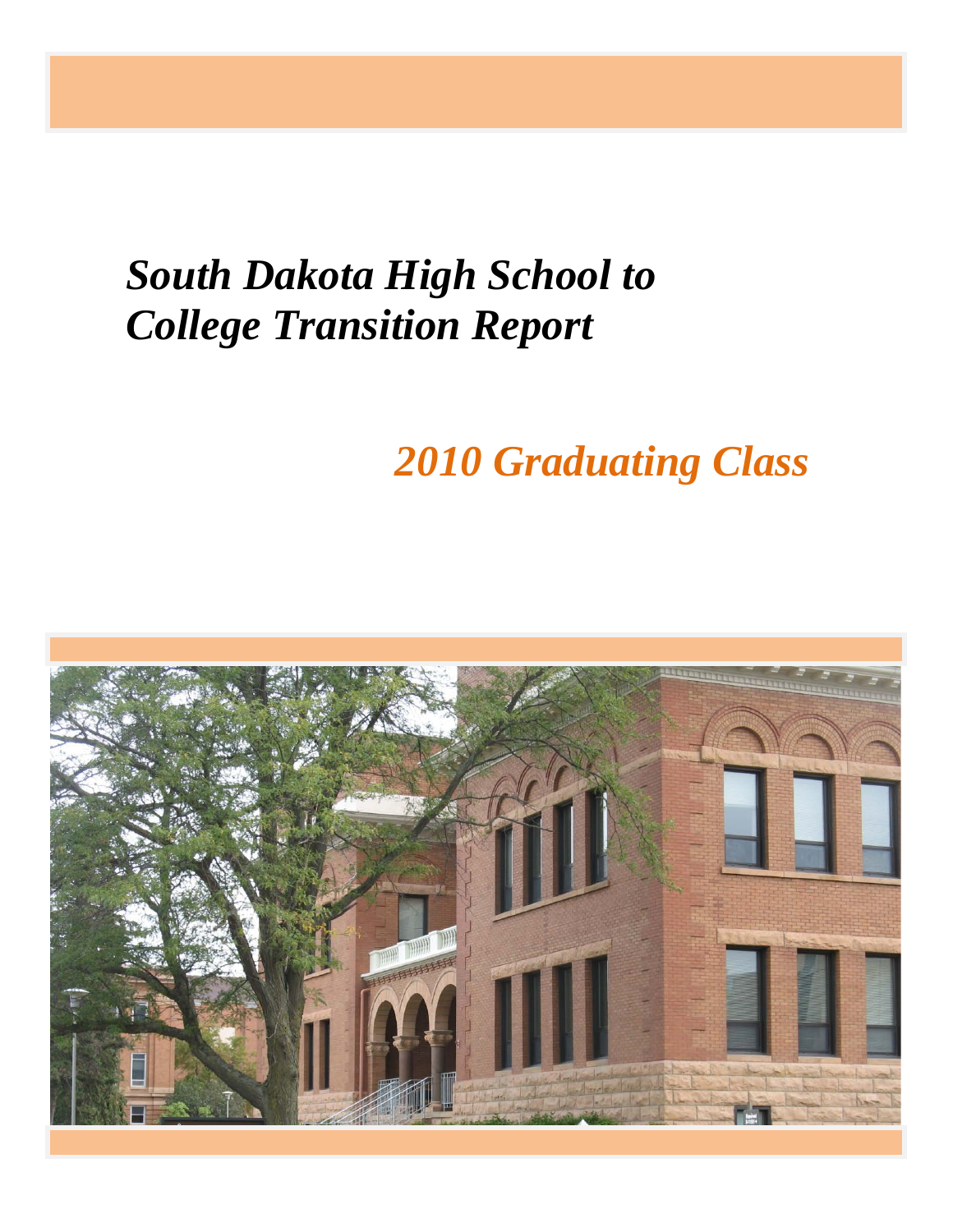

*Kathryn Johnson* Hill City, SD President

*Dean Krogman* Brookings, SD Vice President

*Randy Schaefer* Madison, SD Secretary

*Terry Baloun* Seneca, SD Member

*James O. Hansen* Pierre, SD Member

*Harvey C. Jewett* Aberdeen, SD Member

*Randall K. Morris* Spearfish, SD Member

*Carole Pagones* Sioux Falls, SD Member

*Patrick Weber* Montrose, SD Student Regent

*Jack R. Warner* SDBOR Executive Director & CEO

*Samuel B. Gingerich* SDBOR Chief Academic Officer

Copyright 2011 by the South Dakota Board of Regents All rights reserved

Additional copies of this report are available by contacting:

South Dakota Board of Regents 306 East Capital Avenue, Suite 200 Pierre, SD 57501 605-773-3455 [http://www.sdbor.edu](mailto:pault@sdbor.edu)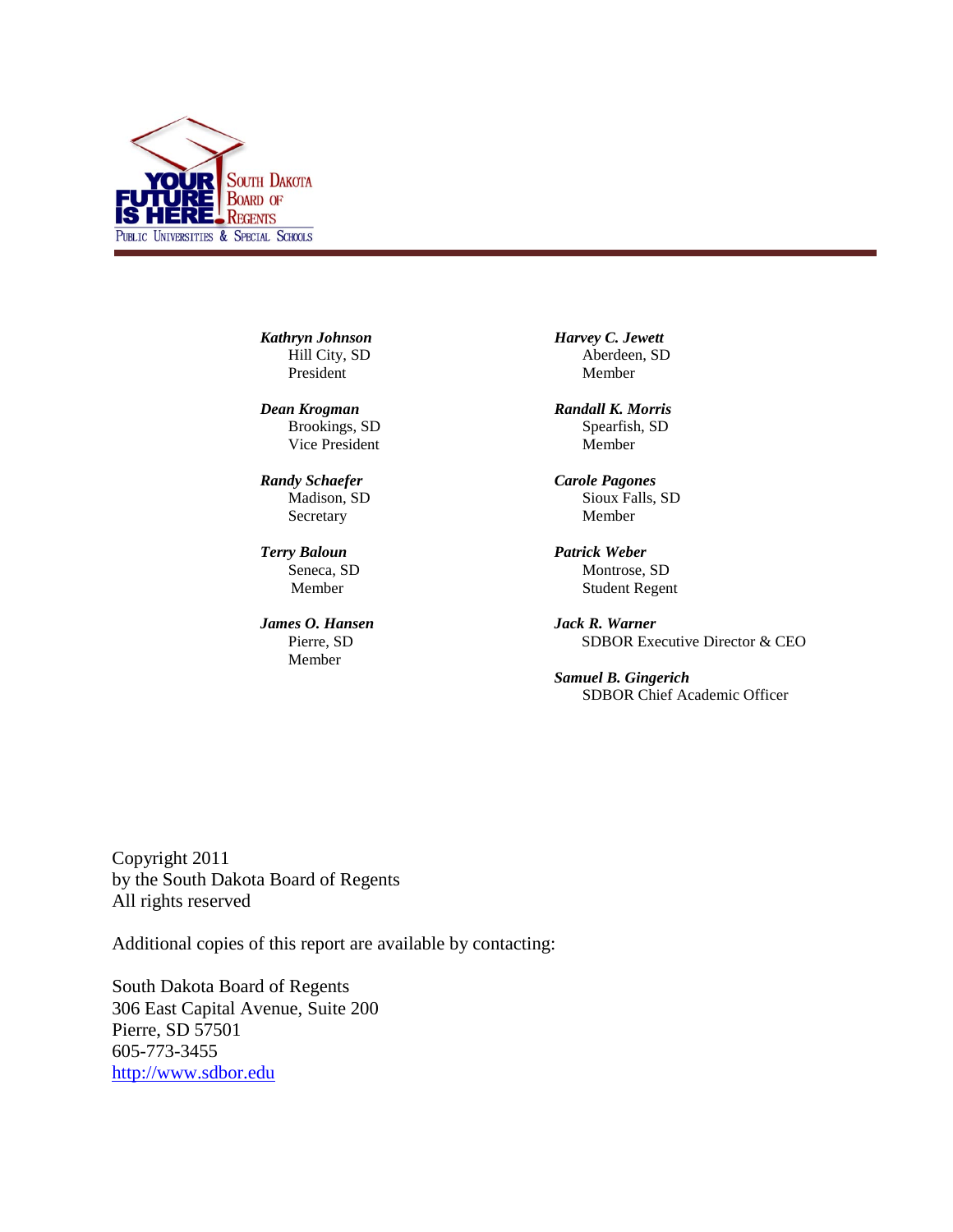# **Table of Contents**

|                                                            | 1              |
|------------------------------------------------------------|----------------|
| <b>Report Background</b>                                   |                |
|                                                            | $\overline{4}$ |
|                                                            | $\overline{4}$ |
|                                                            | $\overline{4}$ |
| <b>Study Population: 2010 High School Graduating Class</b> |                |
|                                                            | 5              |
|                                                            | 6              |
| <b>College Readiness</b>                                   |                |
|                                                            | $\overline{7}$ |
|                                                            | 8              |
|                                                            | 8              |
|                                                            | 10             |
| <b>Second Semester Retention</b>                           |                |
|                                                            | 11             |
| <b>Remedial Performance</b>                                |                |
|                                                            | 12             |
|                                                            | 14             |
|                                                            | 15             |
| <b>Performance Indicators</b>                              |                |
|                                                            | 16             |
|                                                            | 17             |
| Opportunity Scholarship and Regents Scholar Recipients     | 18             |
|                                                            | 19             |
| References & Appendices                                    |                |
|                                                            | 20             |
|                                                            | 21             |
|                                                            | 22             |
|                                                            |                |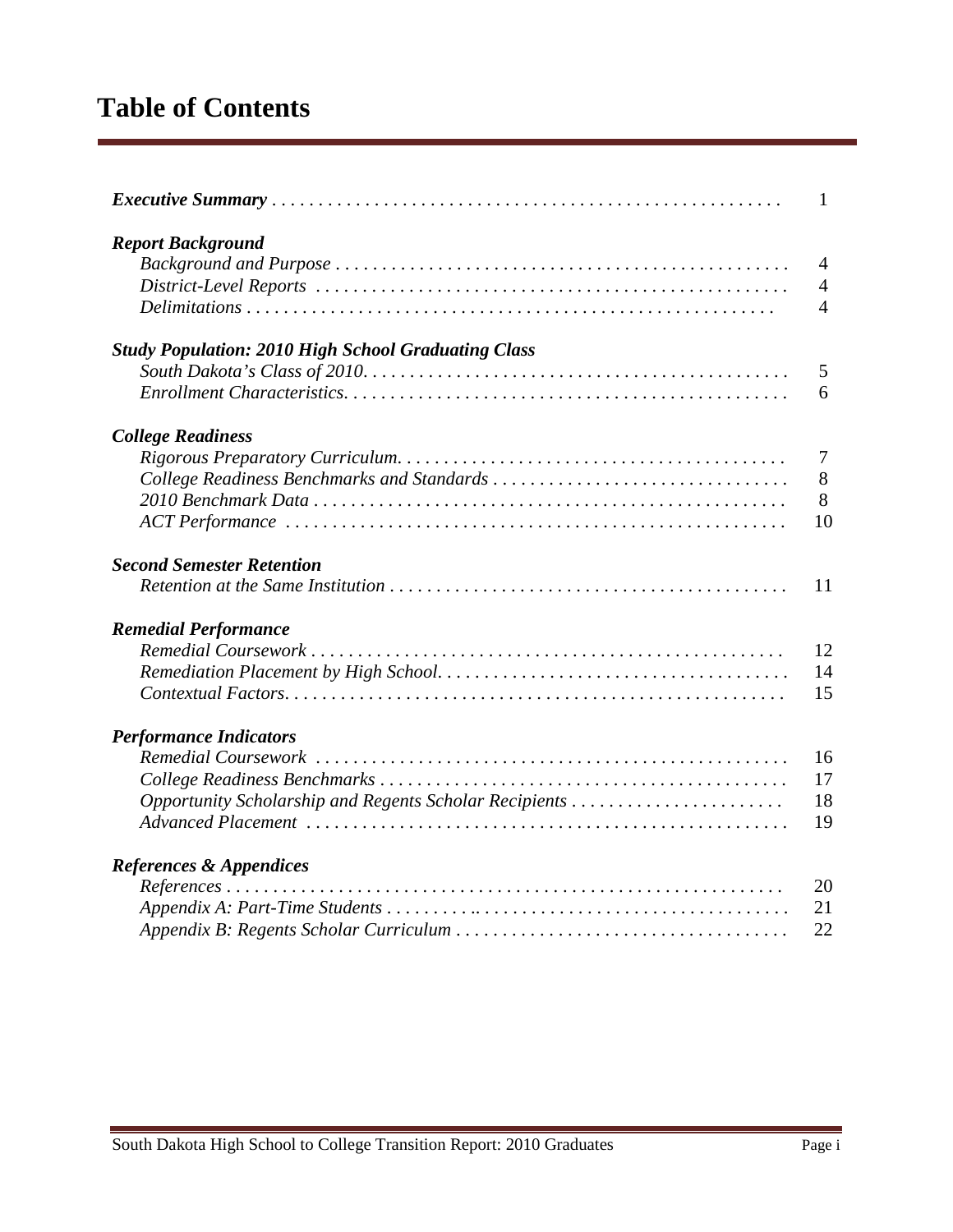# **List of Tables & Figures**

| Table ES.1: South Dakota High School Graduates Entering Regental Institutions (FT): 2006-2010<br>Table 2: "Advanced" and "Distinguished" High School Graduation Pathways<br>Figure 3: Analysis Group: ACT College Readiness Benchmark Scores<br>Table 3: Percentage of All SD Students Meeting ACT College Readiness Benchmarks<br>Figure 4: ACT College Readiness Benchmarks: Analysis Group vs. All SD Test Takers<br>Figure 5: Comparison of Average ACT Composite Scores for 2010 High School Graduates<br>Table 4: Analysis Group: ACT Composite and Subtest Scores by Institution<br>Figure 6: Percentage of High Schools with No Analysis Group Members in Remediation: Six-Year Trend<br>Table 6: Remedial Education (Analysis Group Only): Six-Year Trend<br>Figure 7: Remedial Education by Institution (2010 Analysis Group Only)<br>Table 7: Remedial Education by Race/Ethnicity (Analysis Group Only).<br>Figure 8: Analysis Group GPA by ACT College Readiness Benchmarks<br>Figure 9: Analysis Group Retention by ACT College Readiness Benchmarks<br>Figure 10: Percentage of High Schools with Analysis Group Members as SDOS Recipients.<br>Figure 11: Percentage of Analysis Group Members Completing AP Coursework: by Institution |    |
|---------------------------------------------------------------------------------------------------------------------------------------------------------------------------------------------------------------------------------------------------------------------------------------------------------------------------------------------------------------------------------------------------------------------------------------------------------------------------------------------------------------------------------------------------------------------------------------------------------------------------------------------------------------------------------------------------------------------------------------------------------------------------------------------------------------------------------------------------------------------------------------------------------------------------------------------------------------------------------------------------------------------------------------------------------------------------------------------------------------------------------------------------------------------------------------------------------------------------------------------------------|----|
|                                                                                                                                                                                                                                                                                                                                                                                                                                                                                                                                                                                                                                                                                                                                                                                                                                                                                                                                                                                                                                                                                                                                                                                                                                                         | 3  |
|                                                                                                                                                                                                                                                                                                                                                                                                                                                                                                                                                                                                                                                                                                                                                                                                                                                                                                                                                                                                                                                                                                                                                                                                                                                         | 5  |
|                                                                                                                                                                                                                                                                                                                                                                                                                                                                                                                                                                                                                                                                                                                                                                                                                                                                                                                                                                                                                                                                                                                                                                                                                                                         | 6  |
|                                                                                                                                                                                                                                                                                                                                                                                                                                                                                                                                                                                                                                                                                                                                                                                                                                                                                                                                                                                                                                                                                                                                                                                                                                                         | 6  |
|                                                                                                                                                                                                                                                                                                                                                                                                                                                                                                                                                                                                                                                                                                                                                                                                                                                                                                                                                                                                                                                                                                                                                                                                                                                         | 7  |
|                                                                                                                                                                                                                                                                                                                                                                                                                                                                                                                                                                                                                                                                                                                                                                                                                                                                                                                                                                                                                                                                                                                                                                                                                                                         | 8  |
|                                                                                                                                                                                                                                                                                                                                                                                                                                                                                                                                                                                                                                                                                                                                                                                                                                                                                                                                                                                                                                                                                                                                                                                                                                                         | 8  |
|                                                                                                                                                                                                                                                                                                                                                                                                                                                                                                                                                                                                                                                                                                                                                                                                                                                                                                                                                                                                                                                                                                                                                                                                                                                         | 9  |
|                                                                                                                                                                                                                                                                                                                                                                                                                                                                                                                                                                                                                                                                                                                                                                                                                                                                                                                                                                                                                                                                                                                                                                                                                                                         | 10 |
|                                                                                                                                                                                                                                                                                                                                                                                                                                                                                                                                                                                                                                                                                                                                                                                                                                                                                                                                                                                                                                                                                                                                                                                                                                                         | 10 |
|                                                                                                                                                                                                                                                                                                                                                                                                                                                                                                                                                                                                                                                                                                                                                                                                                                                                                                                                                                                                                                                                                                                                                                                                                                                         | 11 |
|                                                                                                                                                                                                                                                                                                                                                                                                                                                                                                                                                                                                                                                                                                                                                                                                                                                                                                                                                                                                                                                                                                                                                                                                                                                         | 14 |
|                                                                                                                                                                                                                                                                                                                                                                                                                                                                                                                                                                                                                                                                                                                                                                                                                                                                                                                                                                                                                                                                                                                                                                                                                                                         | 14 |
|                                                                                                                                                                                                                                                                                                                                                                                                                                                                                                                                                                                                                                                                                                                                                                                                                                                                                                                                                                                                                                                                                                                                                                                                                                                         | 15 |
|                                                                                                                                                                                                                                                                                                                                                                                                                                                                                                                                                                                                                                                                                                                                                                                                                                                                                                                                                                                                                                                                                                                                                                                                                                                         | 15 |
|                                                                                                                                                                                                                                                                                                                                                                                                                                                                                                                                                                                                                                                                                                                                                                                                                                                                                                                                                                                                                                                                                                                                                                                                                                                         | 16 |
|                                                                                                                                                                                                                                                                                                                                                                                                                                                                                                                                                                                                                                                                                                                                                                                                                                                                                                                                                                                                                                                                                                                                                                                                                                                         | 17 |
|                                                                                                                                                                                                                                                                                                                                                                                                                                                                                                                                                                                                                                                                                                                                                                                                                                                                                                                                                                                                                                                                                                                                                                                                                                                         | 17 |
|                                                                                                                                                                                                                                                                                                                                                                                                                                                                                                                                                                                                                                                                                                                                                                                                                                                                                                                                                                                                                                                                                                                                                                                                                                                         | 18 |
|                                                                                                                                                                                                                                                                                                                                                                                                                                                                                                                                                                                                                                                                                                                                                                                                                                                                                                                                                                                                                                                                                                                                                                                                                                                         | 19 |
|                                                                                                                                                                                                                                                                                                                                                                                                                                                                                                                                                                                                                                                                                                                                                                                                                                                                                                                                                                                                                                                                                                                                                                                                                                                         | 21 |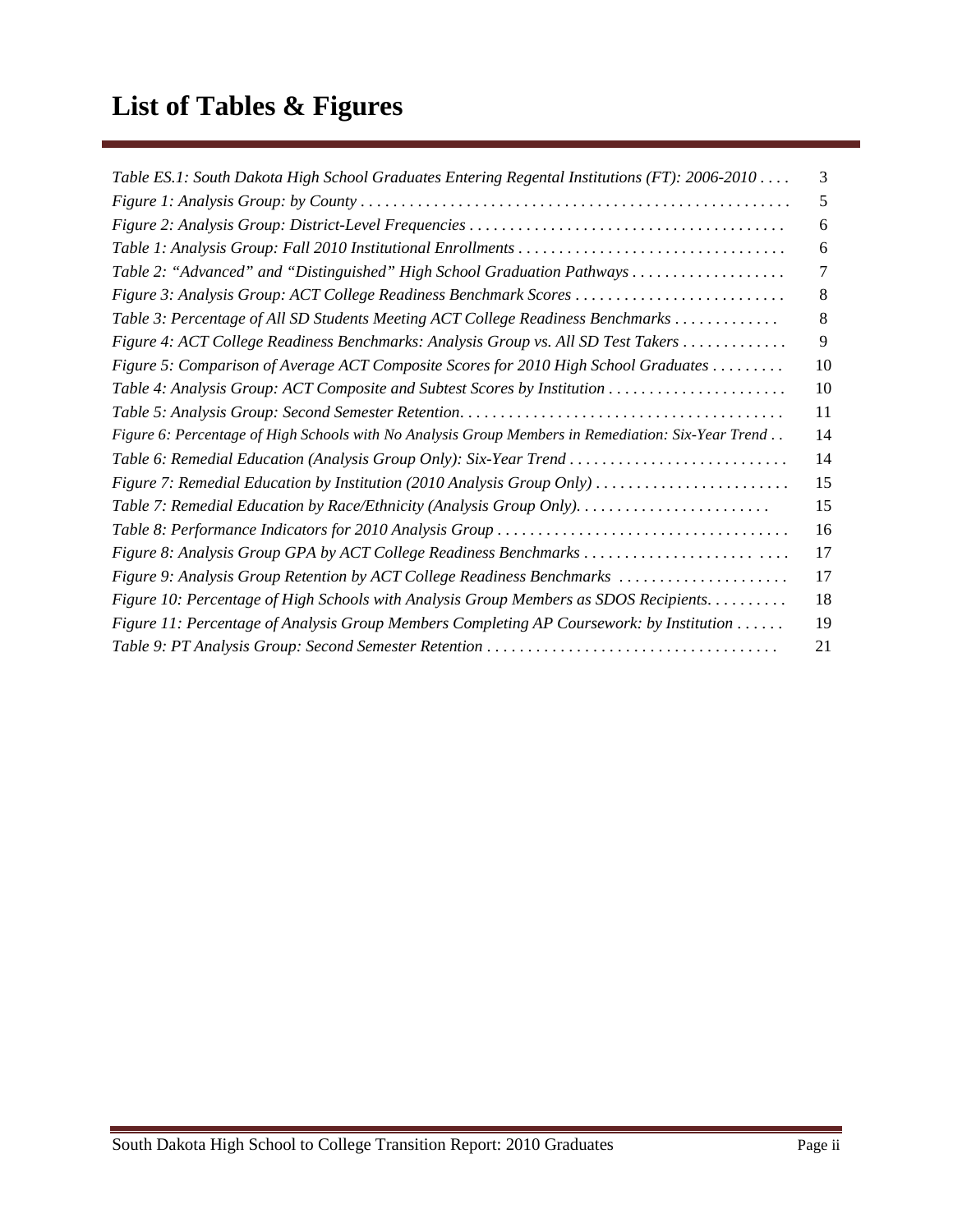# **Executive Summary**

Each year, SDBOR conducts an analysis of the first-year performance of Regental students matriculating from each of the state's school districts. Individualized district-level reports are given to each school district as a means to help ensure that future high school graduates are adequately prepared for postsecondary success. The *South Dakota High School to College Transition Report* is an annual report that caps the above reporting effort by summarizing statewide data for all first-year Regental students transitioning from an instate high school. The report is divided into four major sections: College Readiness, Second Semester Retention, Remedial Performance, and Performance Indicators.

#### *2010 High School Graduating Class*

A total of 3,081 students from South Dakota's high school graduating class of 2010 entered a Regental institution in Fall 2010, 2,940 of whom entered on a full-time basis. These 2,940 students (*who serve as the primary analysis group for this study*) represented 32.9% of all graduates of the state's high schools; this proportion is up slightly from the analogous figure of 31.5% reported last fall.

Given that approximately 72.1% of the state's high school graduates go on to some form of postsecondary education, data indicate that the Regental system attracted approximately 47.9% of all 2010 graduates who continued their educational endeavors beyond high school. A total of 18 counties saw 40.0% or more of their graduates matriculate to one of the six Regental institutions.



Approximately 94.3% of first-time, fulltime students matriculating from an in-state high school to the Regental system enrolled in one of the 450 baccalaureate degree programs offered in the system, with the remainder (5.8%) enrolling in an associate's degree program.

#### *College Readiness*

ACT Inc. recommends that all students complete a college preparatory core curriculum that includes four years of English and three years each of advanced mathematics, social studies, and science. Students who complete such a curriculum tend to obtain higher scores on the ACT. ACT Inc. also has established *College Readiness Benchmarks*, score thresholds that map ACT subtest scores to future performance in entry-level college courses. These benchmarks indicate the minimum ACT scores a student should obtain to ensure at least a 50.0% chance of scoring a B or higher and a 75.0% chance of scoring a C or higher in related collegiate coursework.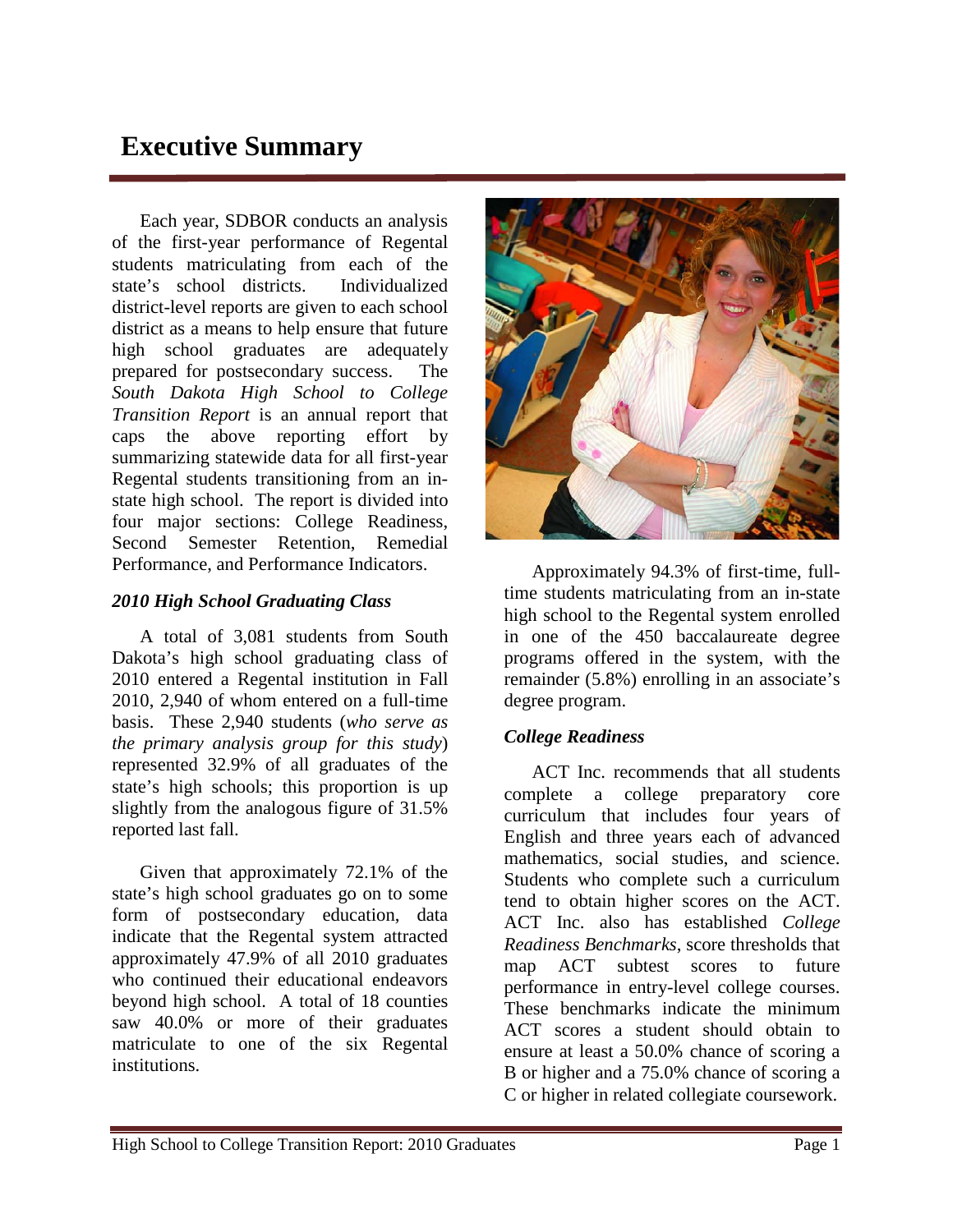ACT's benchmarks can be used to sort students into one of three categories: those meeting none of the benchmarks, those meeting one to three benchmarks, and those meeting all four benchmarks. Examining these categories within the analysis group, 34.8% met all four benchmarks, with the majority (54.4%) meeting one to three, followed by those meeting none (10.9%).

According to the 2010 *ACT South Dakota Profile Report*, the average composite ACT score for test takers graduating in 2010 was  $\bar{x}$  $=21.8$ , slightly higher than the national average of  $\bar{x}$ =21.0. The average composite score of those entering the Regental system on a full-time basis was  $\bar{x} = 22.9$ , down marginally from the 2009 average of  $\bar{x}$  =23.0.

#### *Second Semester Retention*

Colleges and universities throughout the country place much priority on retaining students beyond the first year of enrollment. NCHEMS national data suggest that – as of 2008 – only 76.6% of first-time, full-time students returned to the same institution for a second year of school. The same dataset indicates that the analogous figure for South Dakota (*all institutions*) was 73.0%.

Because the Regental data analyzed in this report includes only single-year observations, the report focuses on the percentage of students who were retained into their second *term*. Overall, 2,644 (89.9%) members of the analysis group were retained and completed credit in the Regental system beyond the first semester of enrollment. Looking at matched institutional data, 2,589 (88.1%) members of the analysis group were retained and completed credit at their original institutions.

#### *Remedial Performance*

Students are placed into remedial English and mathematics courses based on incoming ACT English and ACT mathematics subtest scores. Students with an ACT English score below 18 and/or an ACT mathematics score below 20 are placed into remedial courses. Students designated for remediation may challenge their placement by sitting for the ACT COMPASS placement examinations.

Analyses conducted in this report are based on remediation placements as designated by ACT subtest scores. This being the case, this report likely overstates the number of students who actually enroll in remedial courses, given that a sizable subset of students are able to avert remedial coursework by demonstrating adequate performance on the COMPASS exam.

Thirty percent (act. 29.6%) of the state's 2010 high school graduates entering the Regental system on a full-time basis were designated for remedial education in 2010. This figure represents a slight increase from the all-time low of 26.0% set in 2007. The number of students requiring remedial English  $(n=388$  or 13.2%) amounted to a slight decrease from 2009. Those requiring some form of math remediation (*n*=736 or 25.0%) increased slightly from 2009, though overall remediation in this area has declined somewhat from figures reported five years ago.

Table ES.1 (next page) provides trend data from South Dakota high school graduates entering Regental universities over a five-year period.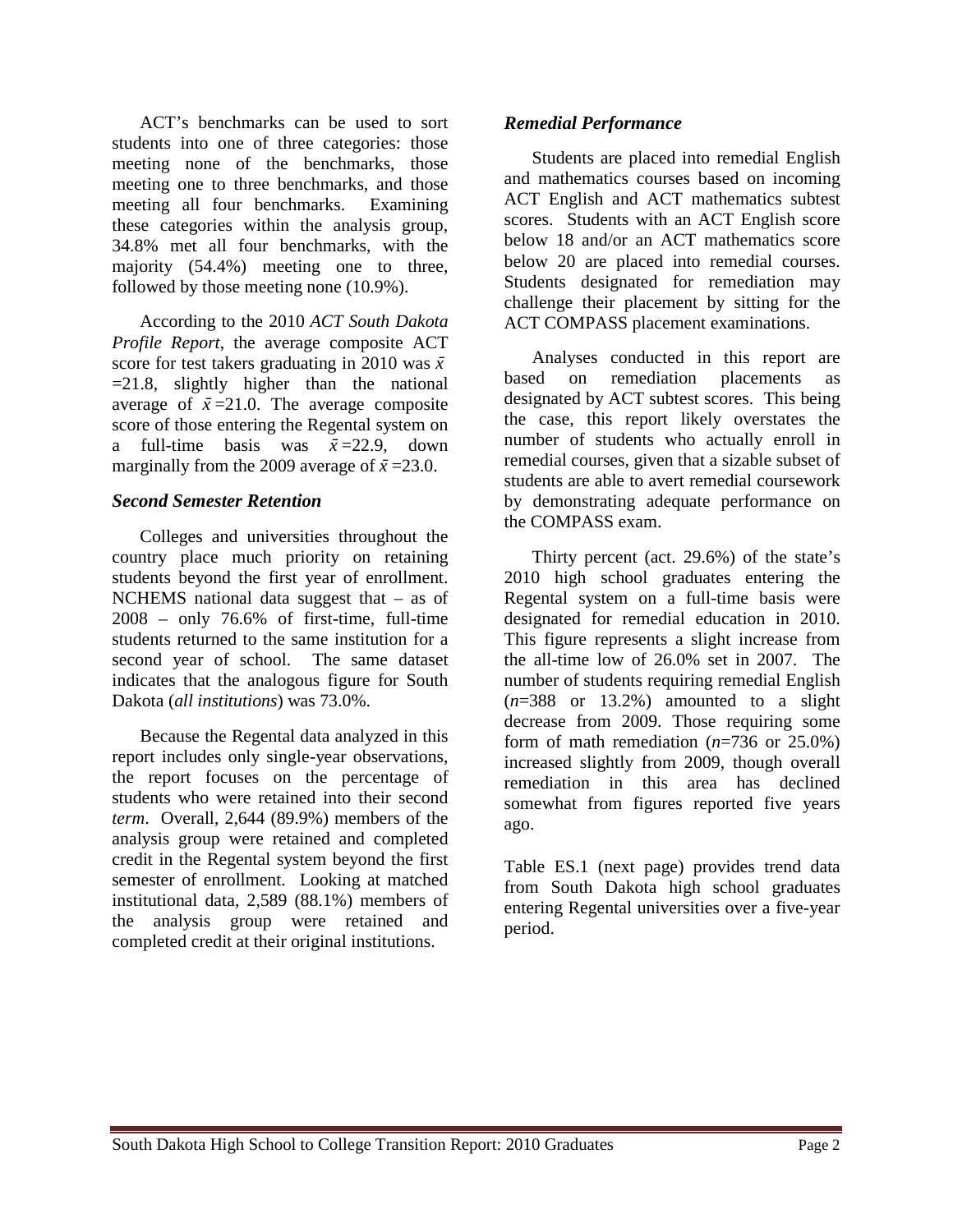| <b>Table ES.1</b><br><b>South Dakota High School Graduates Entering Regental Institutions (FT): 2006-2010</b> |       |       |       |       |       |
|---------------------------------------------------------------------------------------------------------------|-------|-------|-------|-------|-------|
|                                                                                                               | 2006  | 2007  | 2008  | 2009  | 2010  |
| # Entering Cohort                                                                                             | 2,786 | 2,665 | 2,791 | 2,736 | 2,940 |
| % of SD Graduates Entering Regental System (FT)                                                               | 30%   | 29%   | 31%   | 31.5% | 32.9% |
| Avg. ACT Composite Score                                                                                      | 22.7  | 23.2  | 23.1  | 23.0  | 22.9  |
| % Awarded Credit for CBAP                                                                                     | 10.0% | 10.8% | 11.5% | 12.6% | 12.5% |
| % with English Remedial Placement                                                                             | 13%   | 9%    | 14%   | 13.6% | 13.2% |
| % with Math Remedial Placement                                                                                | 25%   | 21%   | 22%   | 24.2% | 25.0% |
| % with English (or) Math Remedial Placement                                                                   | 30.0% | 26.0% | 27.9% | 29.1% | 29.6% |
| Avg. Cumu. GPA of Those w/ Remedial Placement                                                                 | 2.30  | 2.32  | 2.30  | 2.33  | 2.30  |
| Avg. Cumu. GPA of Those w/o Remedial Placement                                                                | 2.97  | 2.99  | 2.93  | 2.99  | 2.96  |
| Avg. Cumu. GPA of All (FT) Students                                                                           | 2.82  | 2.85  | 2.80  | 2.84  | 2.77  |
| # SDOS Recipients                                                                                             | 763   | 890   | 918   | 890   | 937   |

#### *Recommendations for Parents/Students*

An important consideration for parents and students in planning a successful transition into postsecondary education is the need to take the right courses in middle school and high school. For most students, success in college is predicated on the completion of rigorous coursework in high school. Algebra I, for example, is a wellestablished gateway course, and prepared students should be encouraged by parents (and allowed by school districts) to complete Algebra I in the  $8<sup>th</sup>$  grade followed by three or more years of advanced mathematics in high school.

Making smart decisions about the courses taken (and effort expended) in high school is important for another reason – *cost*. A three-credit remedial course costs \$831 at any of the state's public universities, an additional burden for those students who are unable to begin taking general education coursework without prior remediation. Consequently, because remedial courses do not apply toward Regental degree requirements, they increase the total amount of time spent in college.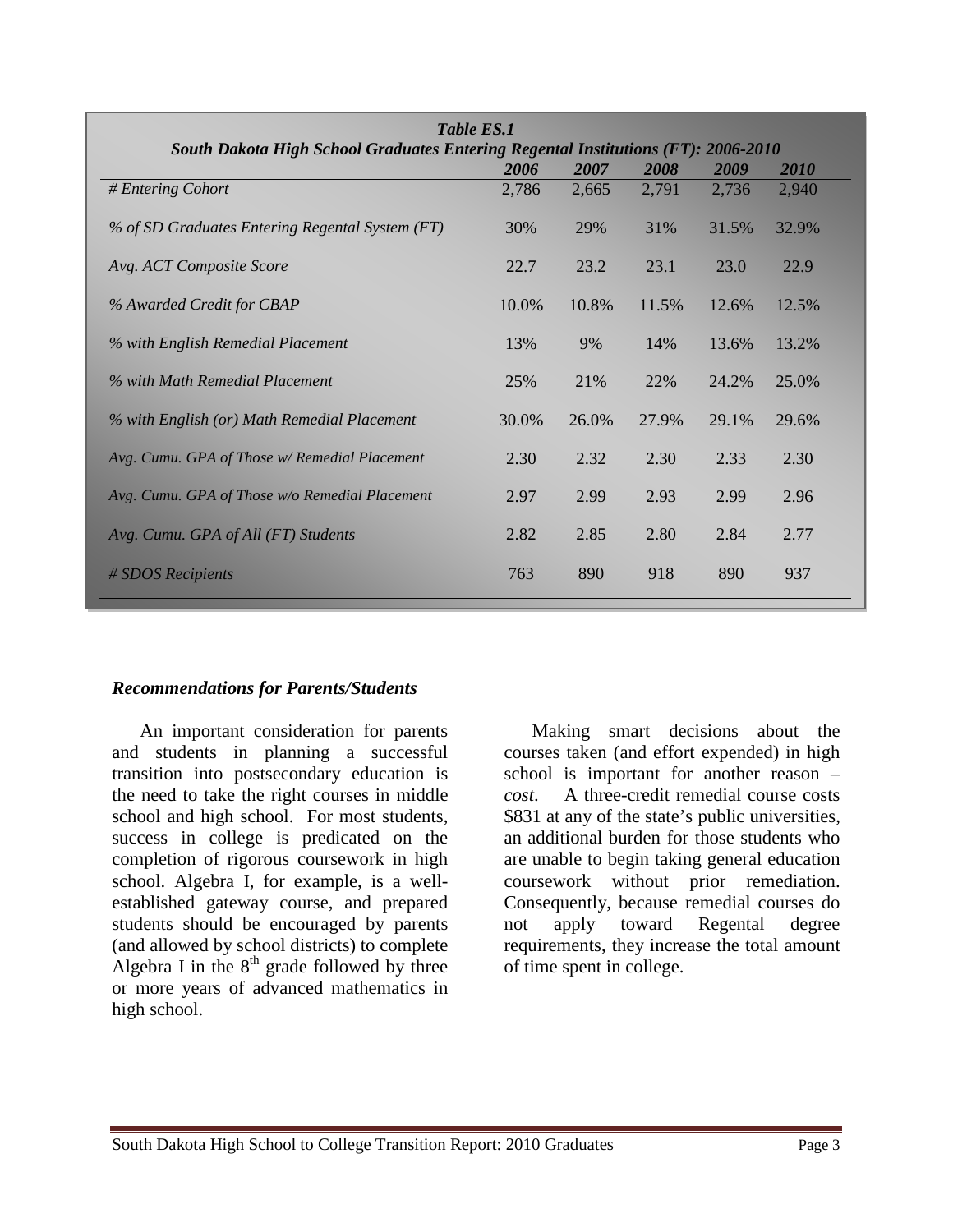## **Report Background**

The *South Dakota High School to College Transition Report* summarizes data from the state's 2010 cohort of high school graduates who entered a Regental university in Fall 2010. Specifically, the main dataset used in this report includes those students who were: *1*) graduates of a South Dakota high school as a member of the class of 2010; *2*) enrolled in 12+ credit hours as of the Fall 2010 census date; and *3*) admitted to a baccalaureate or associate degree program. See Appendix A for a brief analysis of students enrolled in fewer than 12 credit hours.

#### *Background and Purpose*

District-level performance reporting was initiated in 1995 to bolster the data resources available to the state's school districts. The provision of first-year performance data was seen as a means to foster the preparation of college-seeking students by enriching the high school curriculum planning process. The *Transition Report* – which provides an overview of this broader district-level reporting effort – is rooted in the hope that, by providing high schools with better information about their graduates' readiness for postsecondary education, future students will be more likely to find success in college.

Overall then, this report is driven by a spirit of collaboration between the state's universities, high schools, parents, and other stakeholders – all of whom have a clear interest in ensuring that our high school graduates are adequately prepared for the demands of postsecondary education. By strengthening this partnership, SDBOR seeks to increase the number of students who are prepared to take full advantage of the academic opportunities offered by our university system.



#### *District-Level Reports*

As mentioned above, this report summarizes the targeted reports that are distributed to each of the state's school districts. In addition to this document, a series of supporting materials are provided to the school board president, district superintendent, and high school principal from each school district. District reports cover a wide swath of first-year student outcomes, including but not limited to: institutions enrolled, admissions criteria met, academic performance (e.g., GPA, credit hour completion, retention), remedial placement, and ACT performance. Data are segmented by a variety of population characteristics, such as remediation placement, college readiness predictors, Opportunity Scholarship status, and Advanced Placement (AP) coursework history.

#### *Delimitations*

It is important to understand that the *Transition Report* is only one source of information that high schools may use to assess the preparation of their students for postsecondary education. This document does *not* report on districts' entire populations of graduates, does *not* analyze high schools' course offerings, and does *not* compare the quality of high schools.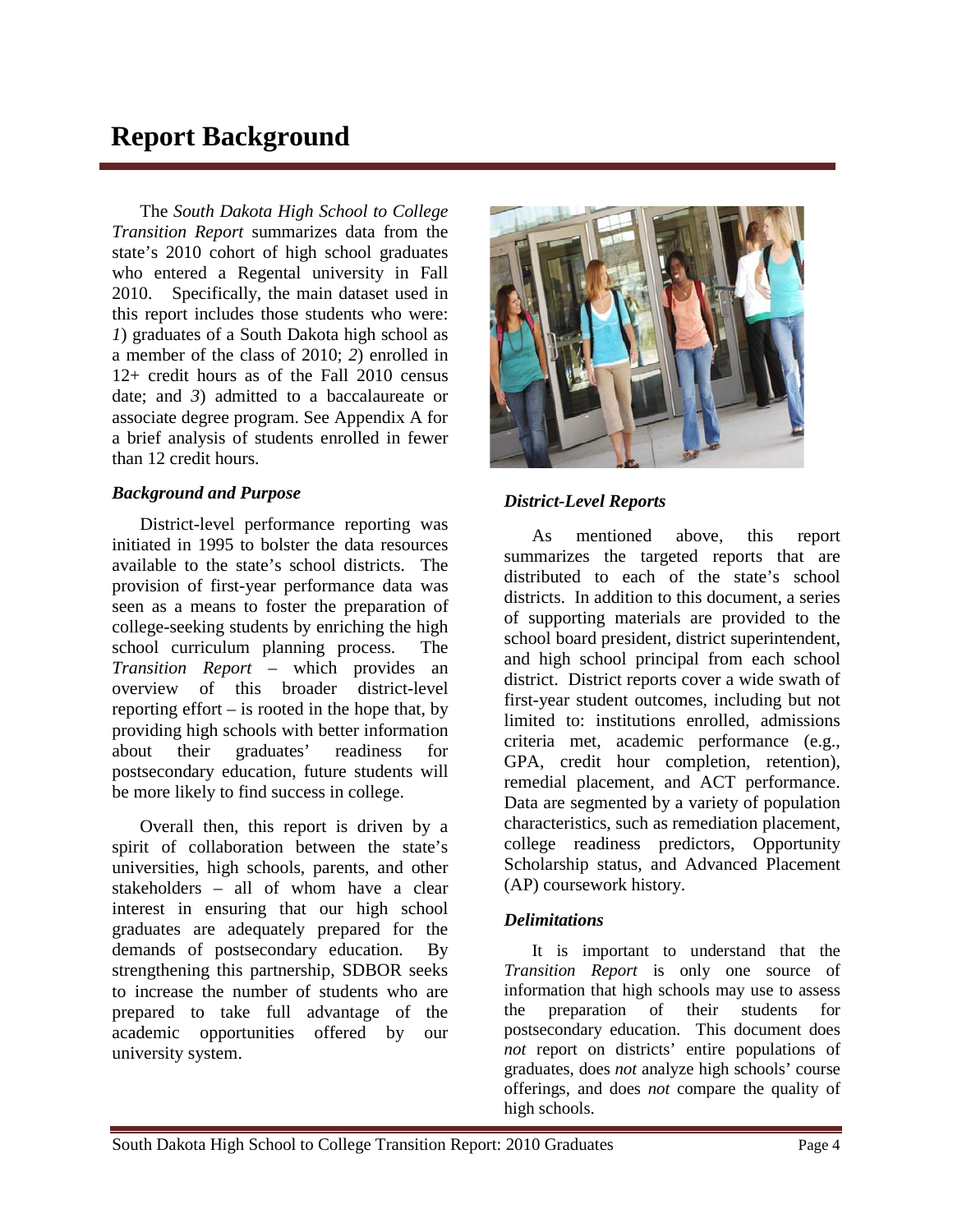# **Study Population: 2010 High School Graduating Class**

#### *South Dakota's Class of 2010*

A total of 8,929 students graduated from an in-state high school in 2010, 3,081 (34.5%) of whom matriculated to an SDBOR university in Fall 2010. Most of these students (2,940) entered the system on a fulltime basis. [*Note: These 2,940 students constitute the primary analysis group of this study, and often are referred to by this label in this report.]* While 172 high schools were represented by this population of students, district-by-district rates of enrollment varied greatly. After matching enrollment data from students entering the Regental system in Fall 2010 with 2010 high school graduation records available from the South Dakota Department of Education, it was found that a Regental placement rate [i.e., the proportion of high school graduates enrolling at a Regental institution] of 50.0% or higher was generated

by 23 different school districts (public, private, or tribal) across the state (see Figure 2 for additional data). After re-aggregating by high school county, it was found that a Regental placement rate of 40.0% or higher was produced by 18 different counties (see Figure 1 below).

Data reported by The National Center for Higher Education Management Systems (NCHEMS) indicate that South Dakota ranks fourth in the country (72.1%) in the proportion of high school graduates going on to some form of postsecondary educational experience directly after high school (NCHEMS, 2009a). Triangulating this observation with Regental data, it can be estimated that the system attracted 47.9% of the state's college-going students in 2010.



South Dakota High School to College Transition Report: 2010 Graduates Page 5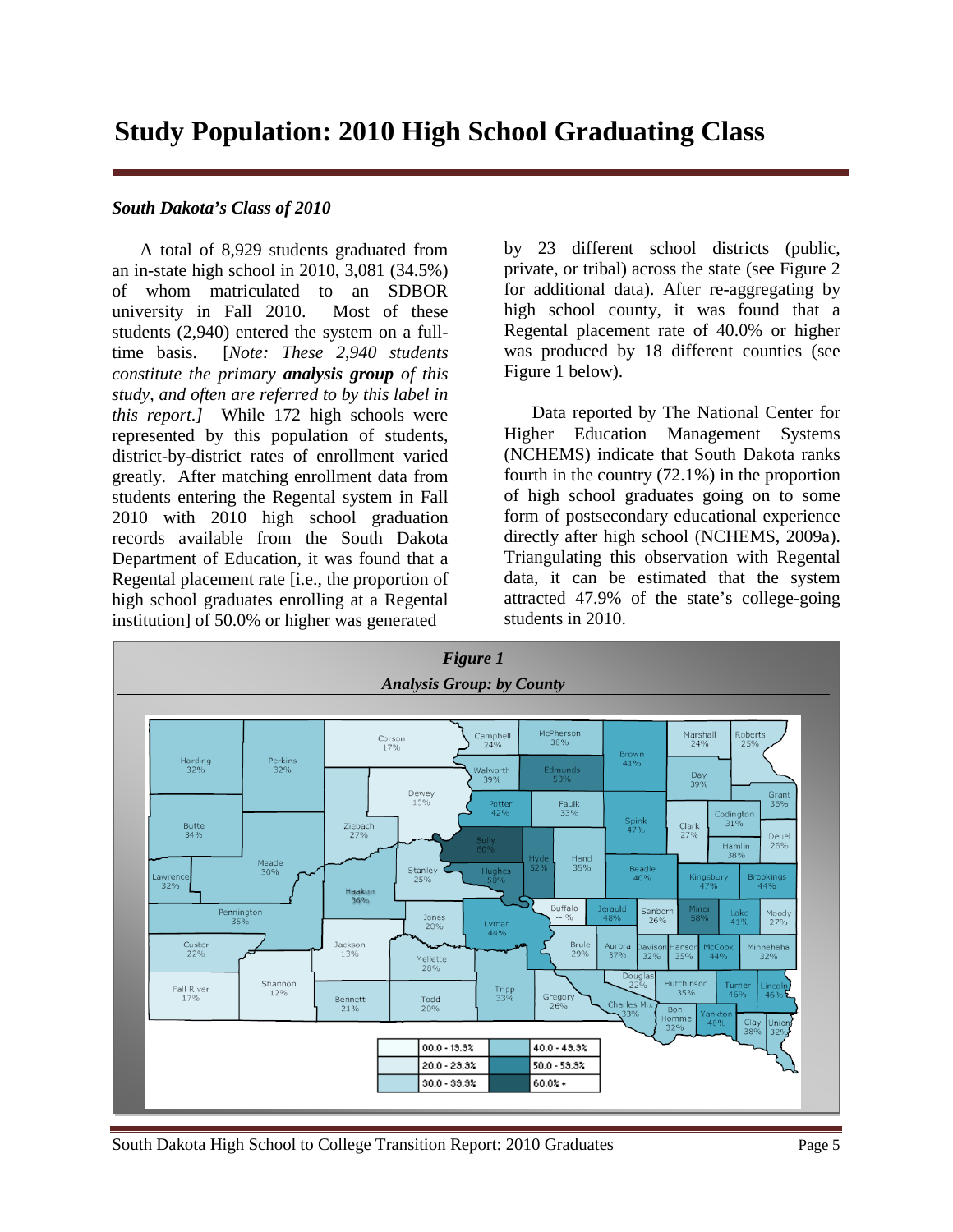

Additional data would be necessary to track the academic outcomes of the remaining 52.1% of South Dakota high school graduates who matriculated to institutions outside the Regental system. Accordingly, SDBOR continues to collaborate with the South Dakota Department of Education to obtain a more comprehensive picture of our graduates' postsecondary participation. Despite the lack of an all-inclusive set of data on South Dakota graduates, the current *Transition Report* does provide a useful snapshot of Regental students as they transition into their first year of in-state college.

#### *Enrollment Characteristics*

The Regental system in South Dakota is steered by a unique mission to provide opportunities for both *baccalaureate* and *associate's* degree study. As of the 2010- 2011 academic year, there were a total of 24 active associate degree programs in the Regental system, and more than 450 different baccalaureate degree programs.

For admission to baccalaureate degree programs, high school graduates must meet the minimum course requirements with an average grade of C and:

1. Rank in the top 60 percent of their high school graduating class;

*(or)*

2. Obtain an ACT composite score of 18 (SAT-I score of 870) or above;

*(or)*

3. Obtain a high school GPA of at least 2.6 on a 4.0 scale.

Students not meeting these baccalaureate degree programs can be admitted as exemptions. Each university may admit a group of admission-by-exception students to baccalaureate programs, limited in size to three percent of the previous year's freshman class, at the discretion of the university.

Of the 2,940 members of the 2010 analysis group, 2,771 (94.3%) were admitted to baccalaureate degree programs. The remaining 169 (5.8%) students were admitted to associate degree programs (see Table 1).

| Table 1<br><b>Analysis Group: Fall 2010 Institutional Enrollments</b> |                  |                         |               |  |
|-----------------------------------------------------------------------|------------------|-------------------------|---------------|--|
| <i><b>Institution</b></i>                                             | <b>Bachelor</b>  | <i><b>Associate</b></i> | <b>T</b> otal |  |
| <b>BHSU</b>                                                           | $356^{(89\%)}$   | $43^{(11\%)}$           | 399           |  |
| <b>DSU</b>                                                            | $210^{(96\%)}$   | $8^{(4\%)}$             | 218           |  |
| <b>NSU</b>                                                            | 198 (89%)        | $24^{(11\%)}$           | 222           |  |
| <b>SDSMT</b>                                                          | $192^{(98\%)}$   | $4^{(2\%)}$             | 196           |  |
| <b>SDSU</b>                                                           | $1,254^{(98\%)}$ | $22^{(2\%)}$            | 1,276         |  |
| <b>USD</b>                                                            | 561 (89%)        | $68^{(11\%)}$           | 629           |  |
| <b>System</b>                                                         | $2,771^{(94\%)}$ | $169^{(6%)}$            | 2,940         |  |
|                                                                       |                  |                         |               |  |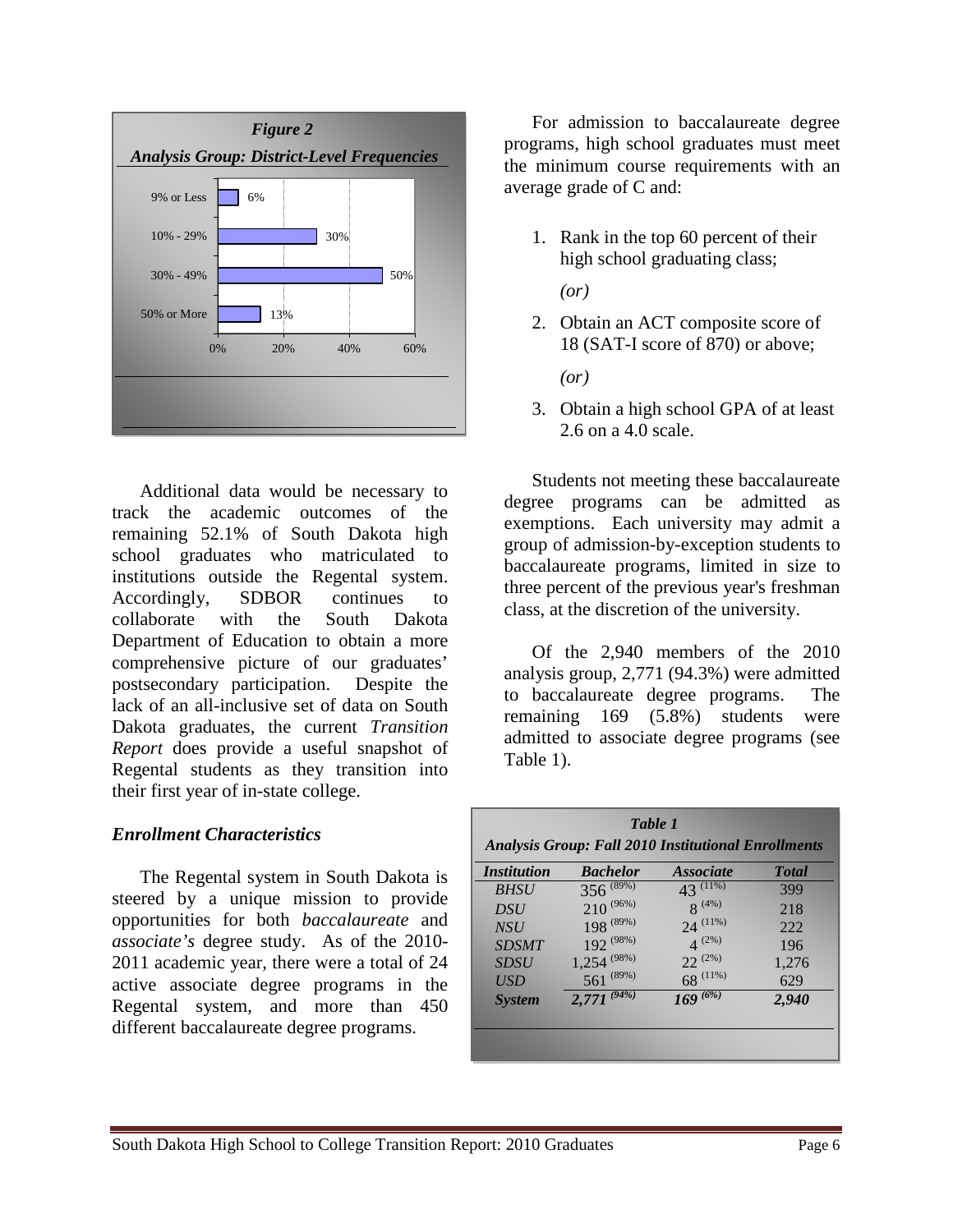# **College Readiness**

#### *Rigorous Preparatory Curriculum*

ACT Inc. (2005a) recommends that all students take a preparatory core curriculum that includes four years of English and three (or more) years each of mathematics, social studies, and natural science. Research continually has demonstrated that students who complete such a curriculum tend to achieve higher scores on the ACT.

A rigorous college preparatory curriculum has been a cornerstone of SDBOR since it implemented its Regents Scholar curriculum in 1990. This curriculum was later adopted by the state legislature when it established initial eligibility requirements for the South Dakota Opportunity Scholarship program in 2004. In 2005 the South Dakota Department of Education implemented new minimum graduation requirements that came into effect beginning with the graduating class of 2010. The *Advanced* graduation pathway meets the ACT college preparatory core curriculum, and the *Distinguished* pathway

| Table 2<br>"Advanced" and "Distinguished" High School<br><b>Graduation Pathways</b> |                             |                               |  |  |  |  |
|-------------------------------------------------------------------------------------|-----------------------------|-------------------------------|--|--|--|--|
| <b>Coursework</b>                                                                   |                             | <b>Advanced</b> Distinguished |  |  |  |  |
| English                                                                             | 4                           |                               |  |  |  |  |
| Social Science                                                                      | 3                           | 3                             |  |  |  |  |
| <i>Mathematics</i>                                                                  | 3                           | 4                             |  |  |  |  |
| <i>Science</i>                                                                      | 3                           | 4                             |  |  |  |  |
| Fine Arts                                                                           |                             | 1                             |  |  |  |  |
| PE/Health                                                                           | $\frac{1}{2}$               | $\frac{1}{2}$                 |  |  |  |  |
| <i>Economics</i>                                                                    | $\frac{1}{2}$               | $\frac{1}{2}$                 |  |  |  |  |
| Foreign Language                                                                    |                             | $\mathcal{D}_{\mathcal{A}}$   |  |  |  |  |
| <b>Computer Studies</b>                                                             | $\mathcal{D}_{\mathcal{A}}$ | $\frac{1}{2}$                 |  |  |  |  |
| Other                                                                               |                             |                               |  |  |  |  |
| Electives                                                                           |                             | $2\frac{1}{2}$                |  |  |  |  |

exceeds these recommendations to align with the South Dakota Regents Scholar curriculum. [*Note: The South Dakota Department of Education once again fashioned new minimum graduation requirements in 2009; these guidelines will take effect for students entering high school in 2010-11.*]

 *"ACT has long held that the core curriculum best prepares students for college or other forms of postsecondary training. The courses that constitute ACT's definition of the core curriculum, by subject area, are:" (ACT, 2005a, p. 34)*

- *English (four years or more) – One year credit for English 9 through English 12.*
- *Mathematics (three years or more) - One year credit each for Algebra I, Algebra II, and Geometry. One half-year credit each for Trigonometry, Calculus, or other mathematics courses beyond Algebra II.*
- *Social Studies (three years or more) – One year credit each for American History, World History, and American Government. One half-year credit each for Economics, Geography, Psychology, and other History.*
- *Natural Sciences (three years or more) – One year credit for General/Physical/Earth Science, Biology, Chemistry, and Physics.*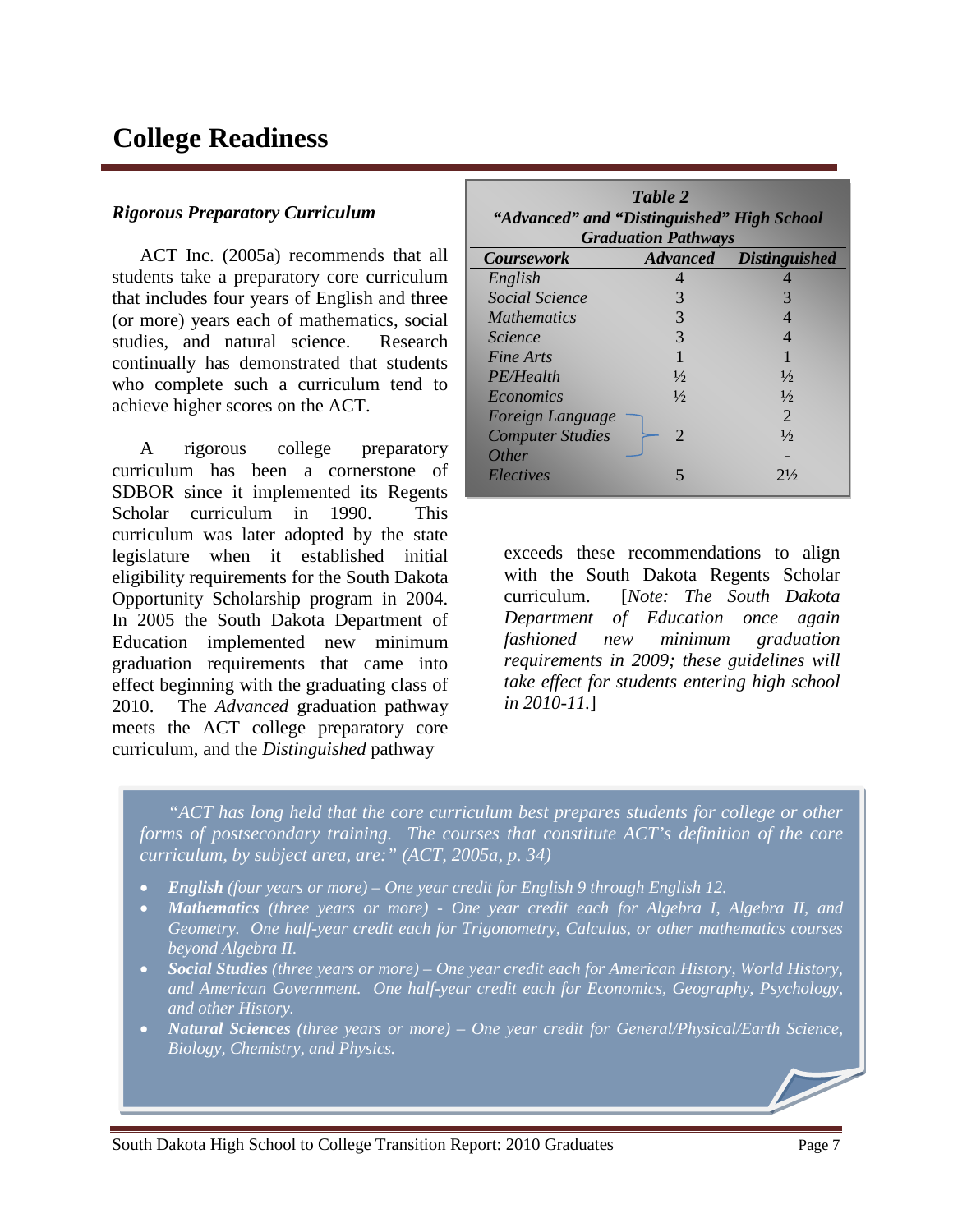#### *College Readiness Benchmarks and Standards*

In conjunction with its endorsed college preparatory curriculum, ACT Inc. established *College Readiness Benchmark* scores in 1997 to aid students and high school administrators in their efforts to draw practical inferences from ACT exam scores (see Figure 3). Using data from enrolled college students, ACT Inc. developed benchmarks in English, reading, mathematics, and science that predict a high likelihood of success in entry-level college courses. These benchmarks indicate the minimum ACT scores a student should obtain to ensure at least a 50.0% chance of scoring a B or higher and a 75.0% chance of scoring a C or higher in related collegiate coursework (ACT, 2010a; Allen & Sconing, 2005a). For example, a student who obtains an ACT mathematics subtest score of 22 or higher has a 50.0% chance of earning a B or higher in college algebra.

Separate from the readiness benchmarks, ACT also has published a comprehensive set of *College Readiness Standards* that indicate the skills and knowledge likely to be possessed by students scoring in prespecified ACT score ranges. Organized by topical "strands," these standards are intended for use by high school students, teachers, and administrators in tailoring curriculum plans that will help students prepare for postsecondary coursework.



#### *2010 Benchmark Data*

After examining longitudinal ACT data from in-state high school students, it was found that the total percentage of students meeting the ACT benchmarks has increased steadily across all content areas. In 2003, 71% of South Dakota students obtained a score at or above 18 on the ACT English subtest. This compared to a national figure of only 67%. By 2010, the state's rate had risen to 74% while the national average had dropped to 66%.

Table 3 provides eight-year trend data for the percentage of South Dakota students meeting the ACT benchmarks. The strongest growth has occurred in the *science* subtest  $(+5.0$  percentage points) and those students meeting *all four* readiness benchmarks (+5.0 percentage points).

|                       |            |      |            | Table 3 |                                                                               |      |      |            |
|-----------------------|------------|------|------------|---------|-------------------------------------------------------------------------------|------|------|------------|
|                       |            |      |            |         | <b>Percentage of All SD Students Meeting ACT College Readiness Benchmarks</b> |      |      |            |
| <b>ACT</b> Subtest    | 2003       | 2004 | 2005       | 2006    | 2007                                                                          | 2008 | 2009 | 2010       |
| English               | 71%        | 71%  | 72%        | 74%     | 75%                                                                           | 75%  | 74%  | 74%        |
| Reading               | 55%        | 56%  | 55%        | 58%     | 58%                                                                           | 59%  | 60%  | 58%        |
| <b>Mathematics</b>    | 47%        | 47%  | 46%        | 50%     | 50%                                                                           | 50%  | 49%  | 50%        |
| <i>Science</i>        | 30%        | 31%  | 31%        | 34%     | 34%                                                                           | 35%  | 36%  | 35%        |
| <b>All Benchmarks</b> | <b>23%</b> | 25%  | <b>24%</b> | 26%     | <b>27%</b>                                                                    | 28%  | 28%  | <b>28%</b> |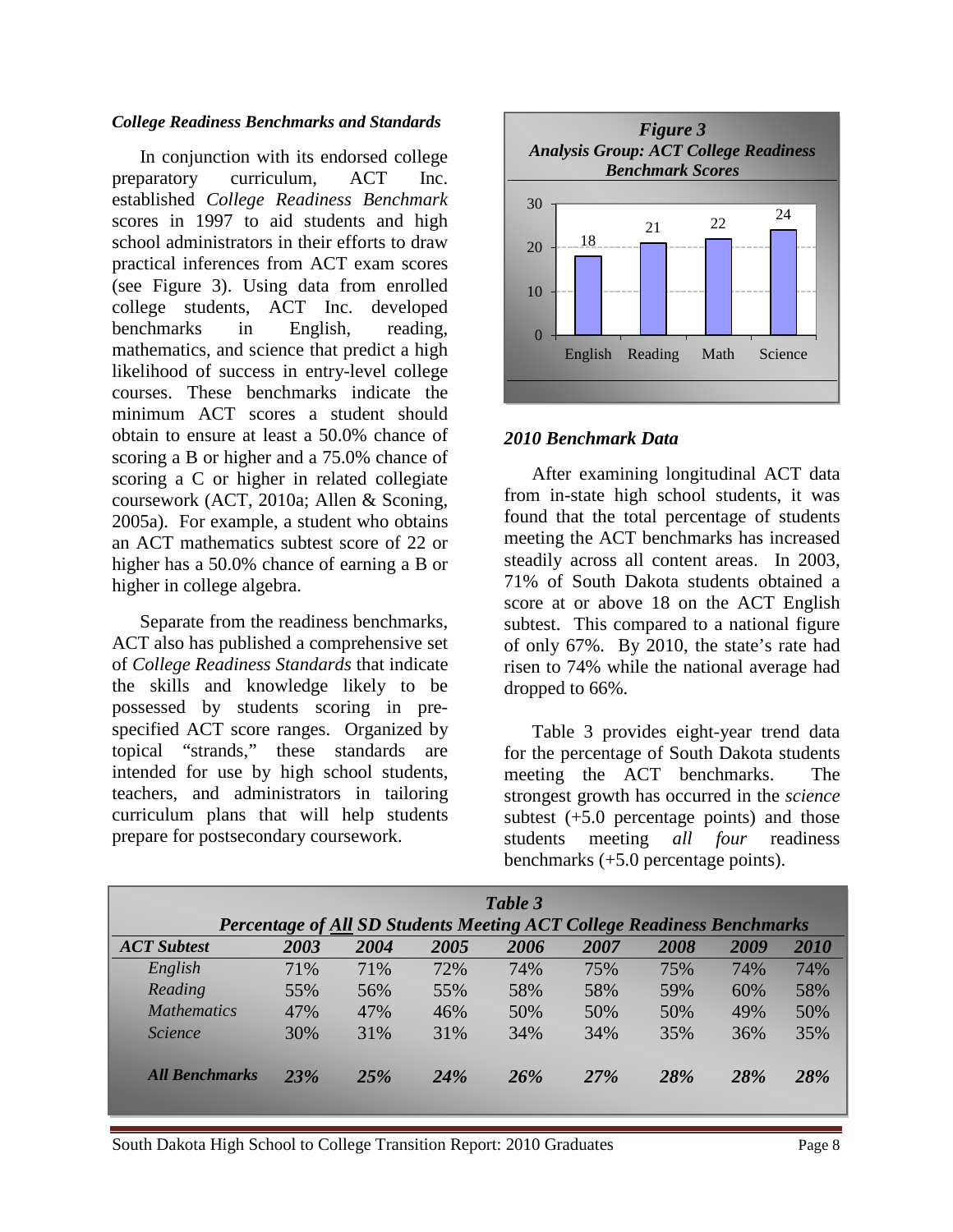Data demonstrate that the 2,940 members of the 2010 analysis group tended to meet *College Readiness Benchmarks* at higher rates than did the full population of statewide test takers (see Figure 4). The largest difference occurred on the English and reading subtests, where the analysis group and the total statewide population of test takers were separated by ten percentage points (84% to 74% and 68% to 58%, respectively). Regental test takers exceeded the benchmark attainment rates of all test takers by lesser degrees on the math (59% to 50%) and science (43% to 35%) subtests. Similarly, graduates entering Regental institutions also were more likely to meet ACT benchmarks on *all four* subtests (35% to 28%).

As mentioned above, *ACT College Readiness Benchmarks* have demonstrated strong empirical support in predicting later scholastic outcomes. This report recognizes the usefulness of ACT benchmark data in making sense of other academic performance indicators. Consequently, the remainder of this report uses benchmark attainment strata as a basis for demographic



cross-tabulation in a number of tables and figures. This reporting device is meant to equip school districts with student performance data segmented by three possible test taker groups: those meeting all four benchmarks, those meeting one to three benchmarks, and those meeting no benchmarks. Of the cohort of in-state 2010 high school graduates entering the system in Fall 2010 on a full-time basis, the largest fraction comprised those students meeting one to three benchmarks (54.4%), followed by those meeting all four (34.8%), and those meeting none (10.9%).

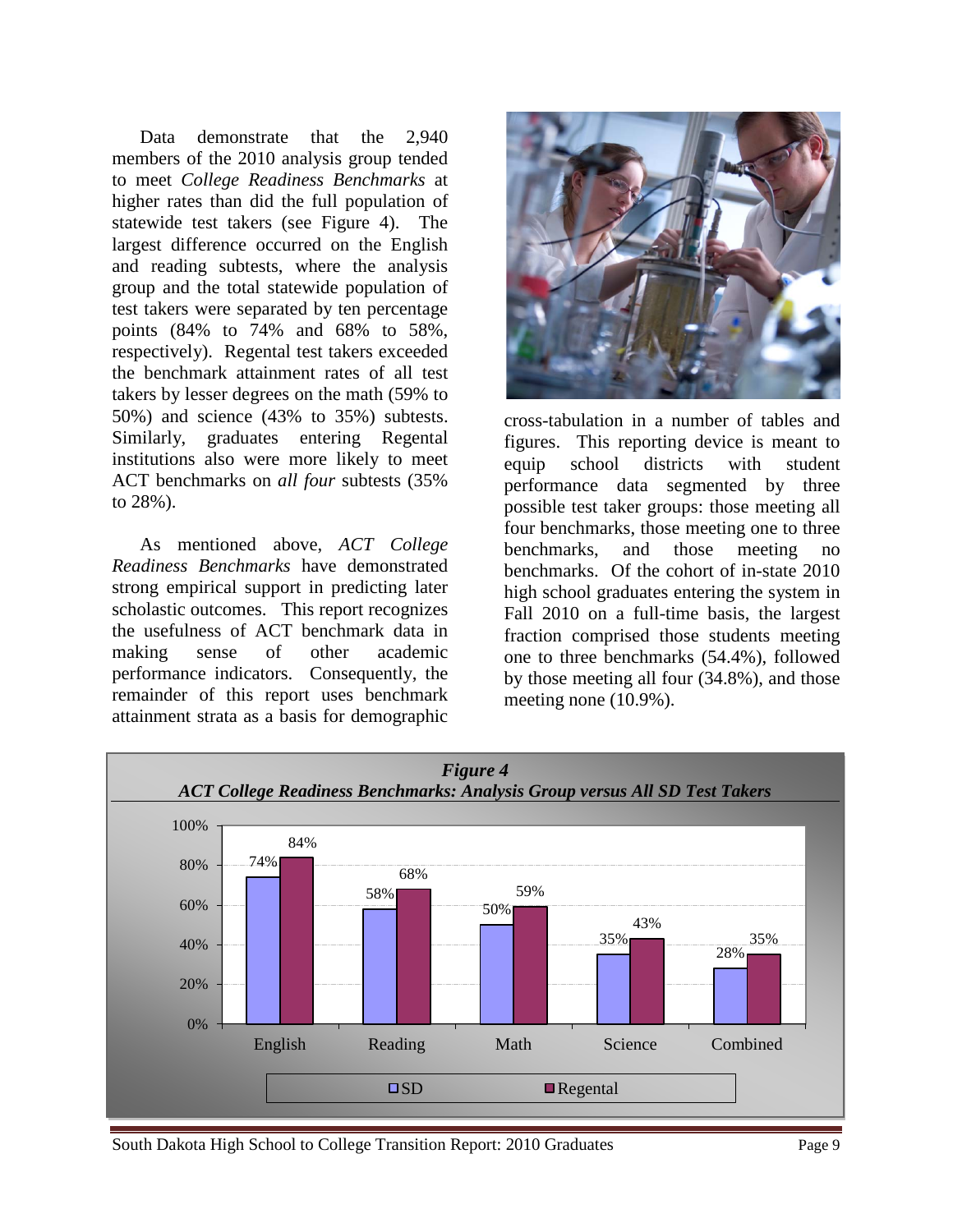

#### *ACT Performance*

Each September, ACT provides a state *Profile Report* that details the performance of South Dakota's ACT test takers in relation to students throughout the country. According to the latest report, a total of 6,871 in-state graduating high school seniors sat for the ACT examination; these students accounted for 77.0% of the state's total population of high school graduates (ACT, 2010b). In total, South Dakota's test takers produced a mean ACT composite score of  $\bar{x}$  =21.8, a figure that outpaced the national average of  $\bar{x}$ =21.0. South Dakota's test takers also exceeded the national mean score on all four ACT subtests: English ( $\bar{x}$  =21.1 to  $\bar{x}$  =20.5), mathematics ( $\bar{x}$  $\overline{x}$  =21.6 to  $\overline{x}$  =21.0), reading ( $\overline{x}$  =22.0 to  $\overline{x}$  $\overline{x}$  = 21.3), and science ( $\overline{x}$  = 21.9 to  $\overline{x}$  = 20.9).

The in-state figures cited above include all of the state's test takers, including those who did not matriculate to the Regental system. Looking only at students enrolling full-time at a Regental university in Fall 2010, the analogous mean ACT composite score was *xˉ*  $=$ 22.9  $(n=2,940)$ .

Considerable variation in ACT composite scores was found across demographic groups, and in particular, student degree level. Graduates enrolling in baccalaureate degree programs produced a mean composite score of  $\bar{x}$  =23.1, compared to a figure of  $\bar{x}$  =19.3 for associate's degree-seeking students. By institution, the highest mean ACT composite scores were found among students at SDSMT and USD (see Table 4). This finding should be unsurprising given that in 2006 both SDSMT and USD elected to raise the minimum ACT score required for admission from 18 to 21. Finally, ACT traditionally reports composite score data by student race. Among statewide test takers in 2010, vast disparities existed between Caucasian American/White students  $(\bar{x} = 22.3)$  and American Indian students  $(\bar{x} = 17.1)$ . A smaller gap was found between these groups among Regental test takers, with white students obtaining a mean composite score of  $\bar{x}$  =23.1, and American Indian students generating an analogous score of  $\bar{x}$  =20.3.

|                       |                                                                        |            | Table 4    |              |             |            |
|-----------------------|------------------------------------------------------------------------|------------|------------|--------------|-------------|------------|
|                       | <b>Analysis Group: ACT Composite and Subtest Scores by Institution</b> |            |            |              |             |            |
| <b>ACT Subtest</b>    | <b>BHSU</b>                                                            | <b>DSU</b> | <b>NSU</b> | <b>SDSMT</b> | <b>SDSU</b> | <b>USD</b> |
| English               | 20.7                                                                   | 20.6       | 21.0       | 24.5         | 22.4        | 22.6       |
| Reading               | 22.1                                                                   | 21.7       | 21.7       | 26.0         | 23.2        | 23.8       |
| <b>Mathematics</b>    | 20.6                                                                   | 21.7       | 21.2       | 26.4         | 22.8        | 22.7       |
| <i><u>Science</u></i> | 21.7                                                                   | 22.7       | 21.7       | 25.8         | 23.2        | 23.3       |
| <b>Composite</b>      | 21.4                                                                   | 21.8       | 21.5       | 25.8         | 23.1        | 23.3       |
|                       |                                                                        |            |            |              |             |            |

South Dakota High School to College Transition Report: 2010 Graduates Page 10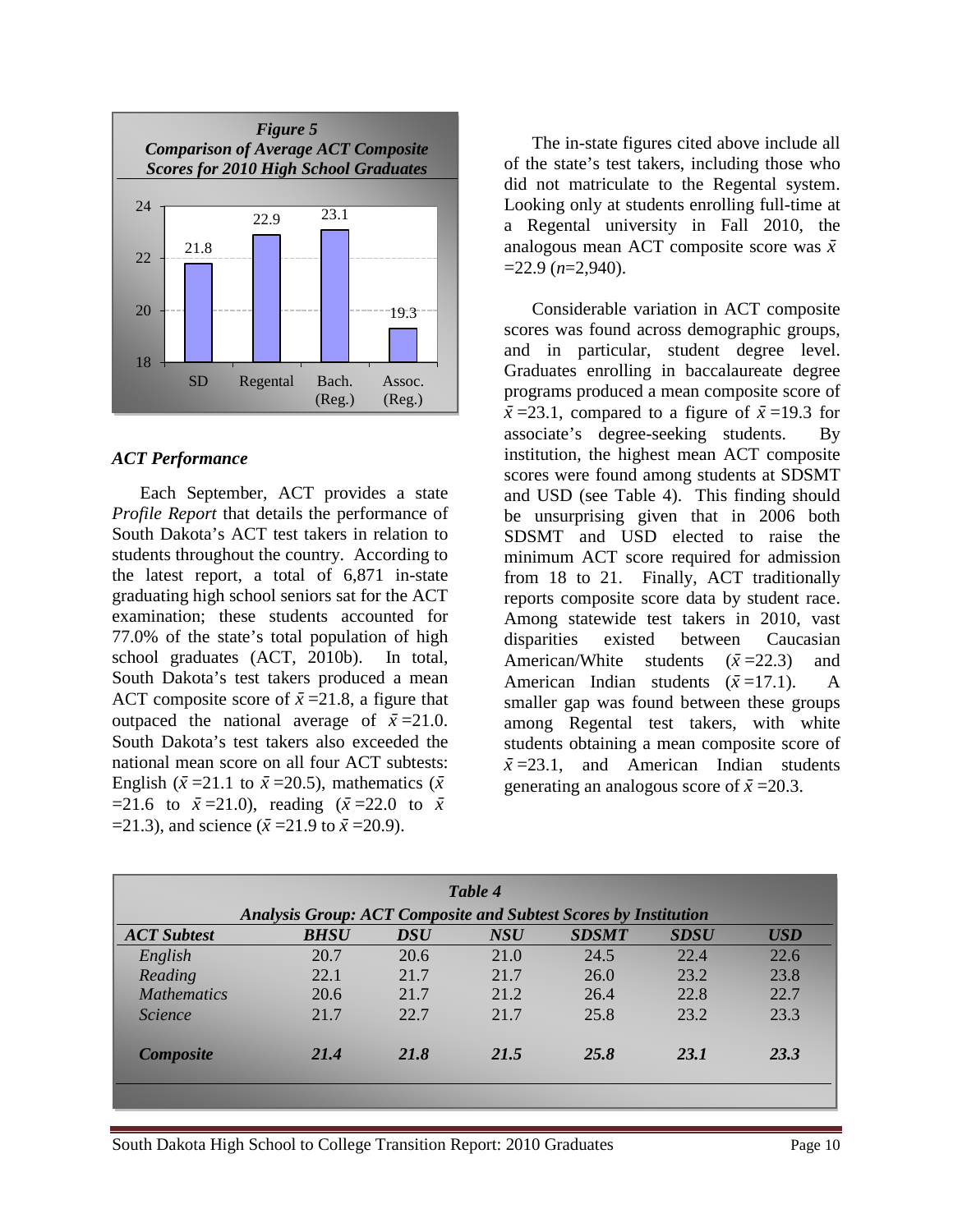# **Second Semester Retention**

Colleges and universities throughout the country place much priority on retaining students beyond the first year of enrollment. Yet despite institutions' best efforts, second year retention continues to be a critical concern as data suggest that many first-time students do not persist past the first year. NCHEMS (2009b) reports that only 76.6% of national first-time, full-time students returned to the same institution for a second year of study. Data for all South Dakota institutions show that the state falls below the above national average, with only 73.0% of students returning for the sophomore year.

#### *Retention at the Same Institution*

The methodology employed by the National Center for Educational Statistics (NCES) seeks to track to retention of firsttime, full-time students into the second year of study. In an effort to provide South Dakota school districts with data on the postsecondary persistence of their alumni, a similar methodology is employed in the current report.

National data indicate that more than 23.0% of all first-time, full-time students do not return to the same institution for a second year of college (NCHEMS, 2009b). However, many students who fail to persist at their original institutions do not drop out permanently, but rather will return to the same institution at a later time, or will transfer to a different one. Consequently, it is important to remember that students who "stop out" are likely to reemerge for some other form of degree completion (American Council on Education, 2002).



In Table 5, data are used to depict the number of students who were retained at the same institution into the second *semester* at the same Regental institution. Of the 2,940 South Dakota high school graduates that entered the system on a full-time basis in Fall 2010, 2,589 (88.1%) were still enrolled in Spring 2011 at the same institution. SDSMT and USD produced the highest retention rates in the system, with 93.9% and 91.9% of students (respectively) returning for a second semester. Unmatched data indicate that 2,644 (89.9%) students were retained into the second semester at *any* Regental institution.

| Table 5                                          |                  |  |  |  |  |  |
|--------------------------------------------------|------------------|--|--|--|--|--|
| <b>Analysis Group: Second Semester Retention</b> |                  |  |  |  |  |  |
| <i>FA10</i>                                      | <b>SP11</b>      |  |  |  |  |  |
| 399                                              | $(80\%)$<br>320  |  |  |  |  |  |
| 218                                              | $184^{(84\%)}$   |  |  |  |  |  |
| 222                                              | $202^{(91\%)}$   |  |  |  |  |  |
| 196                                              | $184^{(94\%)}$   |  |  |  |  |  |
| 1276                                             | $1121^{(88\%)}$  |  |  |  |  |  |
| 629                                              | 578 (92%)        |  |  |  |  |  |
| 2.940                                            | $2,589^{(88\%)}$ |  |  |  |  |  |
|                                                  |                  |  |  |  |  |  |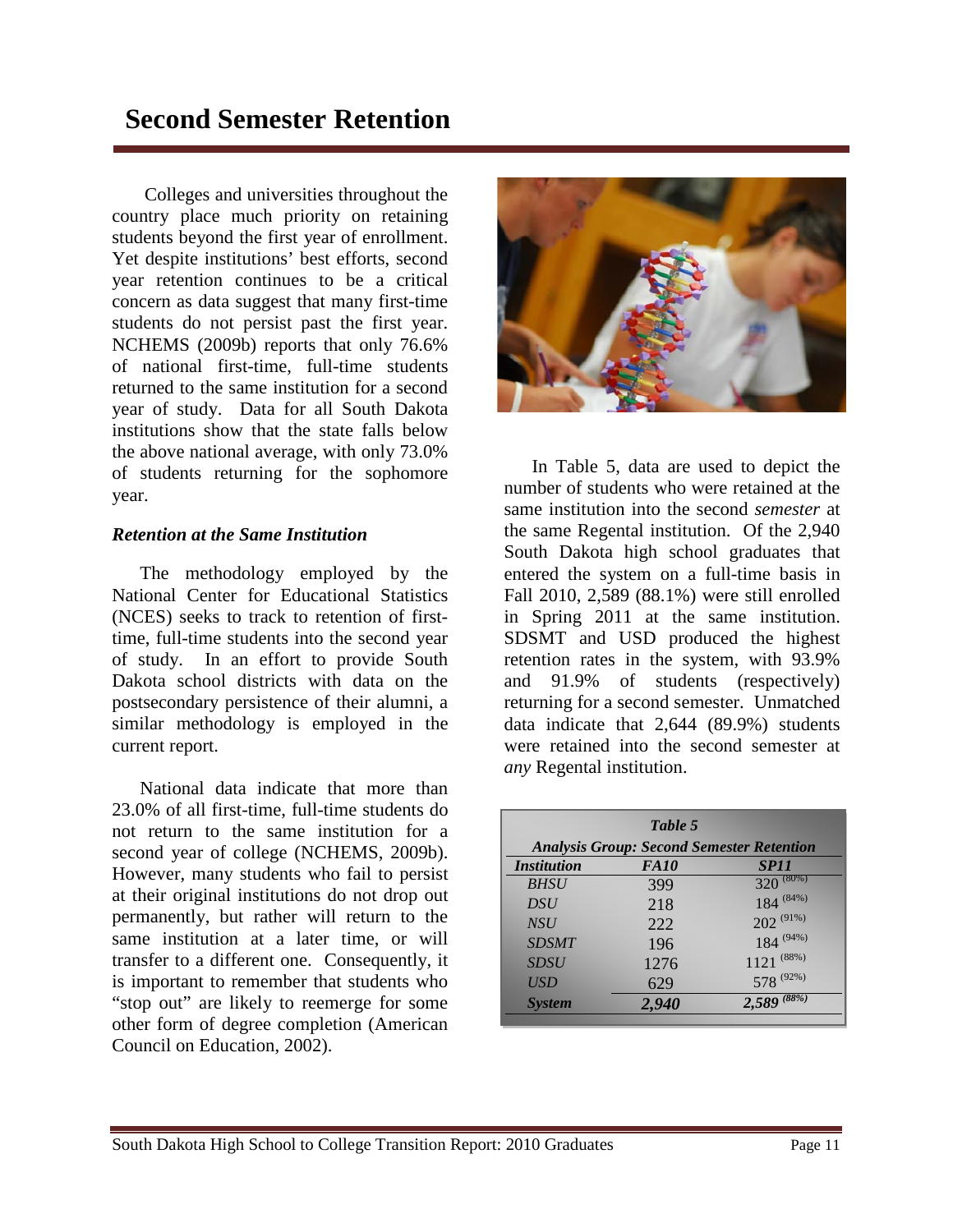## **Remedial Performance**

#### *Remedial Coursework*

Remedial course taking at the college level has become a growing concern in the United States. *Getting Past Go*, a recent research report by the Education Commission of the States, notes a gamut of challenges associated with remedial education. This report indicates that more than one third (34%) of students entering college require some form of remediation; among those entering a community college, this figure rises to 43% (Vandal, 2010, p. 4). The cumulative financial costs associated with this large-scale remediation effort recently were estimated by the Bill and Melinda Gates Foundation to exceed \$2.3 billion annually (Ibid).

In addition to the costs – both in time and in financial expense – that remediation incurs to college students, enrollment in remedial courses often delivers another undesirable consequence: obstructing students' progress toward the completion of a degree. Only a handful of students pegged for remedial coursework are able to successfully complete a degree program. Nationally, a mere 17% of high school graduates requiring reading remediation and only 27% of those requiring math remediation eventually complete a bachelor's degree (Vandal, 2010, p. 4).

In the Regental system, remedial courses do not count toward degree completion and are delivered at a higher cost to students.



Because all remedial courses are delivered at the self-support tuition rate, students face the "double whammy" of being required to complete non-credit-bearing coursework at a steeper tuition rate of \$277 per credit hour (or \$831 for a three-credit course).

All students entering the Regental system are assessed in English and mathematics to determine their readiness for college-level general education coursework. Students with an ACT English score below 18 and/or an ACT mathematics score below 20 are designated for corresponding remedial coursework. Students flagged for remediation may challenge their placement by sitting for the ACT COMPASS placement examinations. Those students who are unable to successfully challenge their remedial placement are required to enroll in and show adequate proficiency in English and/or mathematics remedial course(s).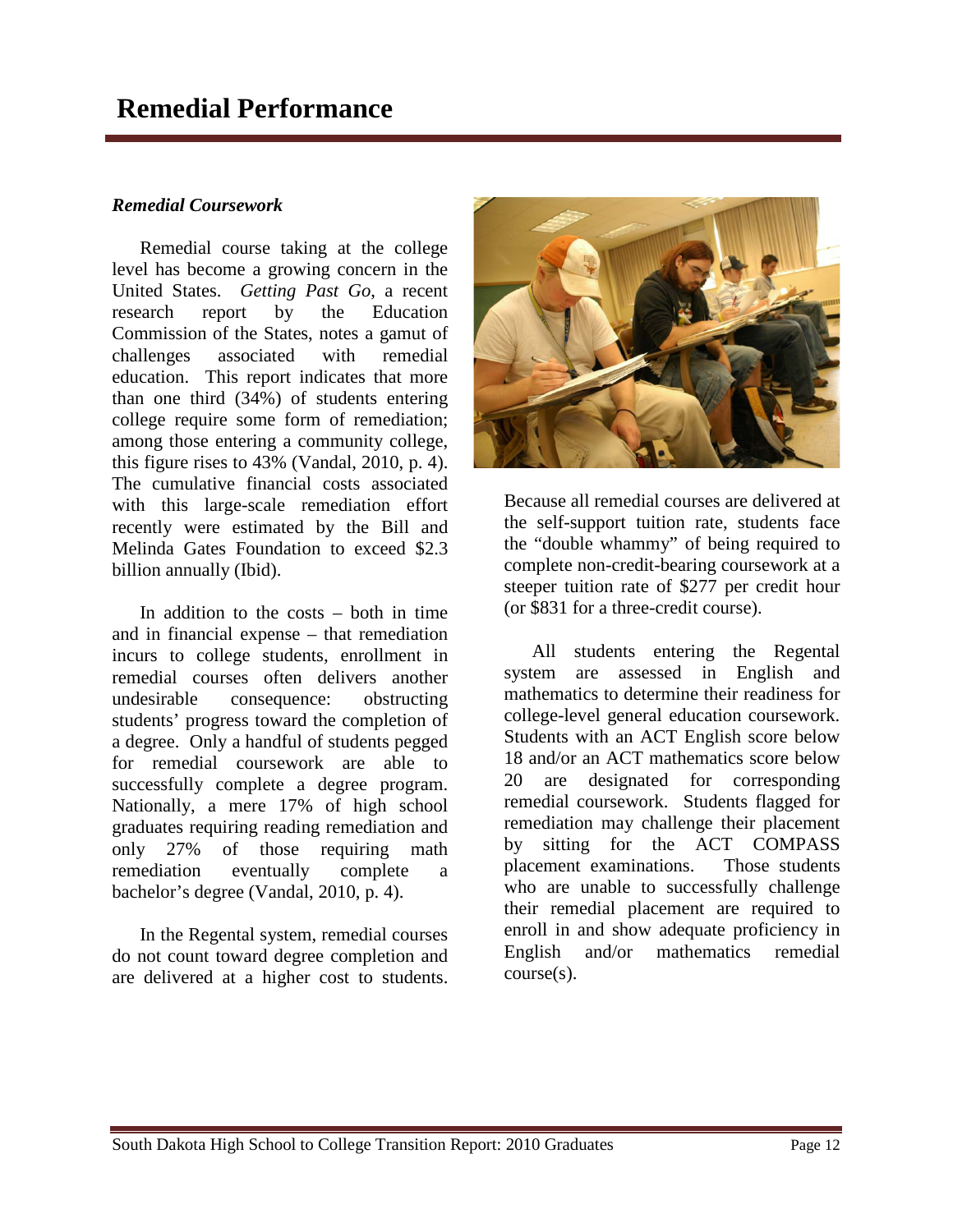Among the 2,940 members of 2010 analysis group, a slightly higher proportion of students required remedial coursework compared to the 2009 cohort (29.6% vs. 29.1%). The number of students requiring remedial English (371 or 13.2%) was down slightly from 2009, but amounted to a 4.2 percentage point increase from the all-time low recorded in 2007 (see Table 6 for longitudinal data). Those requiring some form of mathematics remediation increased slightly (736 or 25.0%) from the figures reported for the 2009 cohort; overall remediation in mathematics has been

relatively unchanged since 2005. The proportion of analysis group students requiring *any* remediation (English *or* mathematics) has declined from 31.0% in 2005 to 29.6% in 2010. Had this proportion remained constant, approximately 86 more students would have enrolled in remedial courses in Fall 2010. That these students were *not* placed into remedial coursework resulted in a direct cost savings of more than \$46,000 for these students and their families. [Note: This scenario assumes that these students would need to enroll in only one remedial course and would pass on the first attempt.]

#### *Remedial Placement by High School*

Data for the 2010 analysis group were further analyzed to examine the originating high schools of those students placed into remedial coursework. Of the 172 high schools



in South Dakota who sent at least one student to the Regental system in Fall 2010, 14.5% generated a remedial placement rate of 0.0%. As seen in Figure 6, this proportion improves on the level set by the 2005 cohort (13%), but falls short of the all-time high recorded by the 2007 cohort (18%).

Note: Beginning in 2005, data depicted in Figure 6 and Table 6 were modified to reflect *all* schools, regardless of *n*-value. This modification – while providing more complete data – also has had the effect of producing relatively large year-to-year fluctuations in aggregate remedial placement figures. This new reporting strategy also has driven up the percentage of high schools with no remedial students, an unsurprising occurrence given that schools with a small student pool (e.g., one or two students) are arithmetically more likely to have no students designated for remediation.

|                                                                 | Table 6 |       |       |       |       |       |
|-----------------------------------------------------------------|---------|-------|-------|-------|-------|-------|
| <b>Remedial Education (Analysis Group Only): Six-Year Trend</b> | 2005    | 2006  | 2007  | 2008  | 2009  | 2010  |
| # Entering Cohort                                               | 2,690   | 2,786 | 2,665 | 2,791 | 2,736 | 2,940 |
| % Requiring English Remedial Courses                            | 14%     | 13%   | 9%    | 14%   | 14%   | 13.2% |
| % Requiring Mathematics Remedial Courses                        | 25%     | 25%   | 21%   | 22%   | 24%   | 25.0% |
| % of Unduplicated Remedial Enrollments                          | 31%     | 30%   | 26%   | 28%   | 29%   | 29.6% |

South Dakota High School to College Transition Report: 2010 Graduates Page 14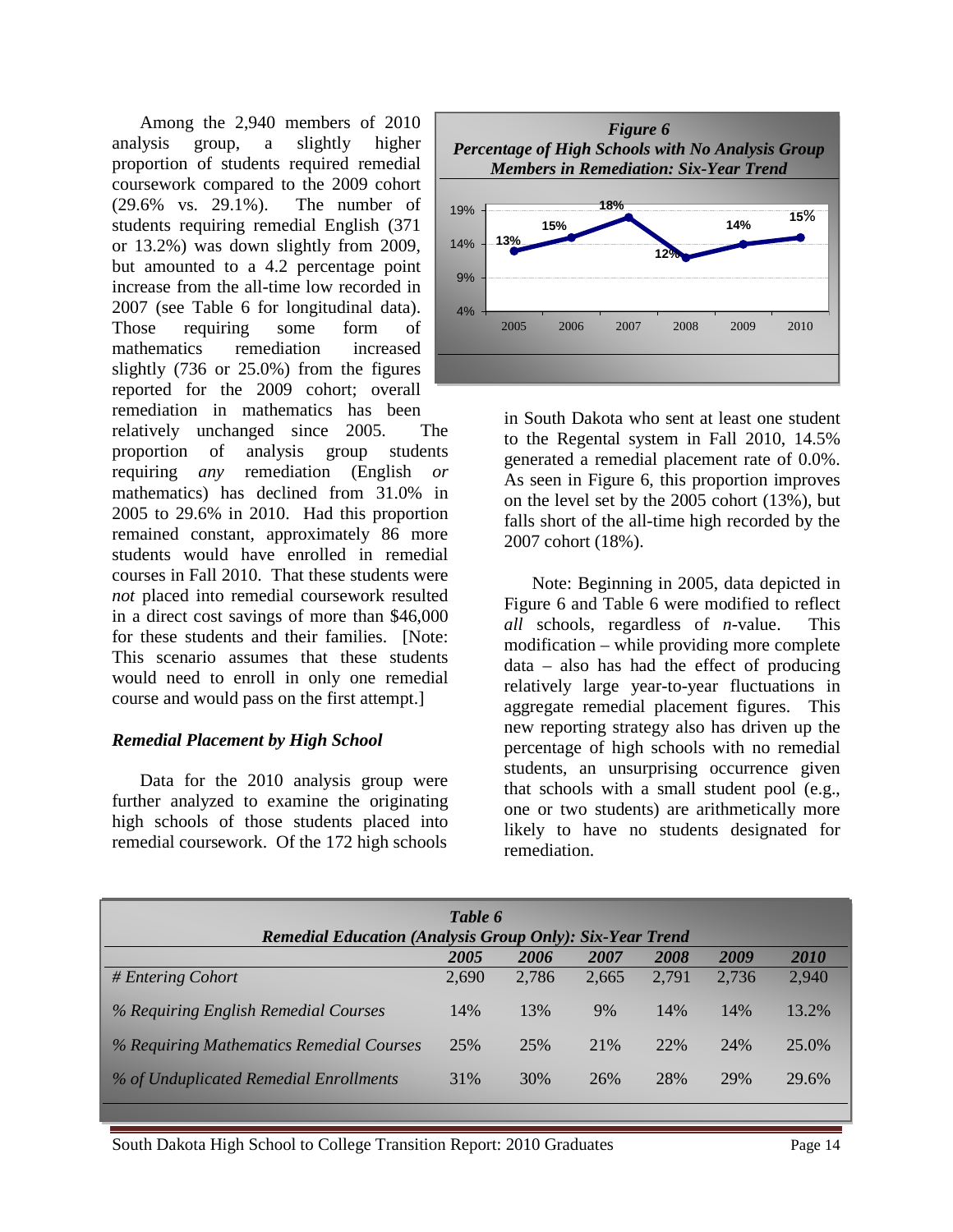#### *Contextual Factors*

Considerable institutional variation was seen in the remedial coursework needs of instate 2010 high school graduates entering the Regental system. For example, at or near 40.0% of the above students enrolling at BHSU, DSU and NSU were assigned to least one remedial course (see Figure 7). SDSMT (2.0%) showed the lowest incidence of remedial placement, followed by SDSU (26.6%) and USD (26.7%).

Thinking again about the retention figures presented in an earlier section of this report, it is possible to consider remedial placement in the context of student retention. Comparing Figure 7 and Table 5, it can be seen that Black Hills State University had not only the largest percentage of remediated students, but also the lowest percentage of students retained in Spring 2011. A similar confluence occurred at Dakota State University, suggesting that these two institutions may need to develop more effective academic support services to assist those students in need of developmental guidance.

In addition to institutional comparisons, remediation rates also can be explored with reference to student ethnicity. Table 7 indicates that most racial minorities were more likely to require remedial placement than were



whites. Specifically, 72.7% of white non-Hispanic students required no remedial coursework; the analogous rates for American Indians and African Americans were 49.0% and 42.9% respectively. Even wider gaps can be seen in the number of students requiring *two* remedial courses: African Americans and American Indians were more than four times likelier to be placed in two remedial courses compared to their white counterparts.

| Race/Ethnicity            | <b>No Remedial</b> | <b>One Remedial</b> | <b>Two Remedial</b> | <b>Total</b> |
|---------------------------|--------------------|---------------------|---------------------|--------------|
| American Indian/Alaskan   | $51^{(49\%)}$      | $24^{(23%)}$        | $29^{(28%)}$        | 104          |
| Asian or Pacific Islander | $20^{(77%)}$       | $5^{(19\%)}$        | $1^{(4\%)}$         | 26           |
| African American/Black    | $15^{(43%)}$       | $6^{(20\%)}$        | $13^{(37%)}$        | 35           |
| Hispanic                  | $12^{(50\%)}$      | $6^{(25%)}$         | $6^{(25%)}$         | 24           |
| White                     | $1813^{(73%)}$     | $513^{(21\%)}$      | $169^{(7\%)}$       | 2495         |
| Other/Unknown/Refused     | $75^{(63\%)}$      | $26^{(22\%)}$       | $19^{(16\%)}$       | 120          |
| <b>T</b> otal             | $1986^{(71\%)}$    | $581^{(21\%)}$      | $237^{(8\%)}$       | 2804         |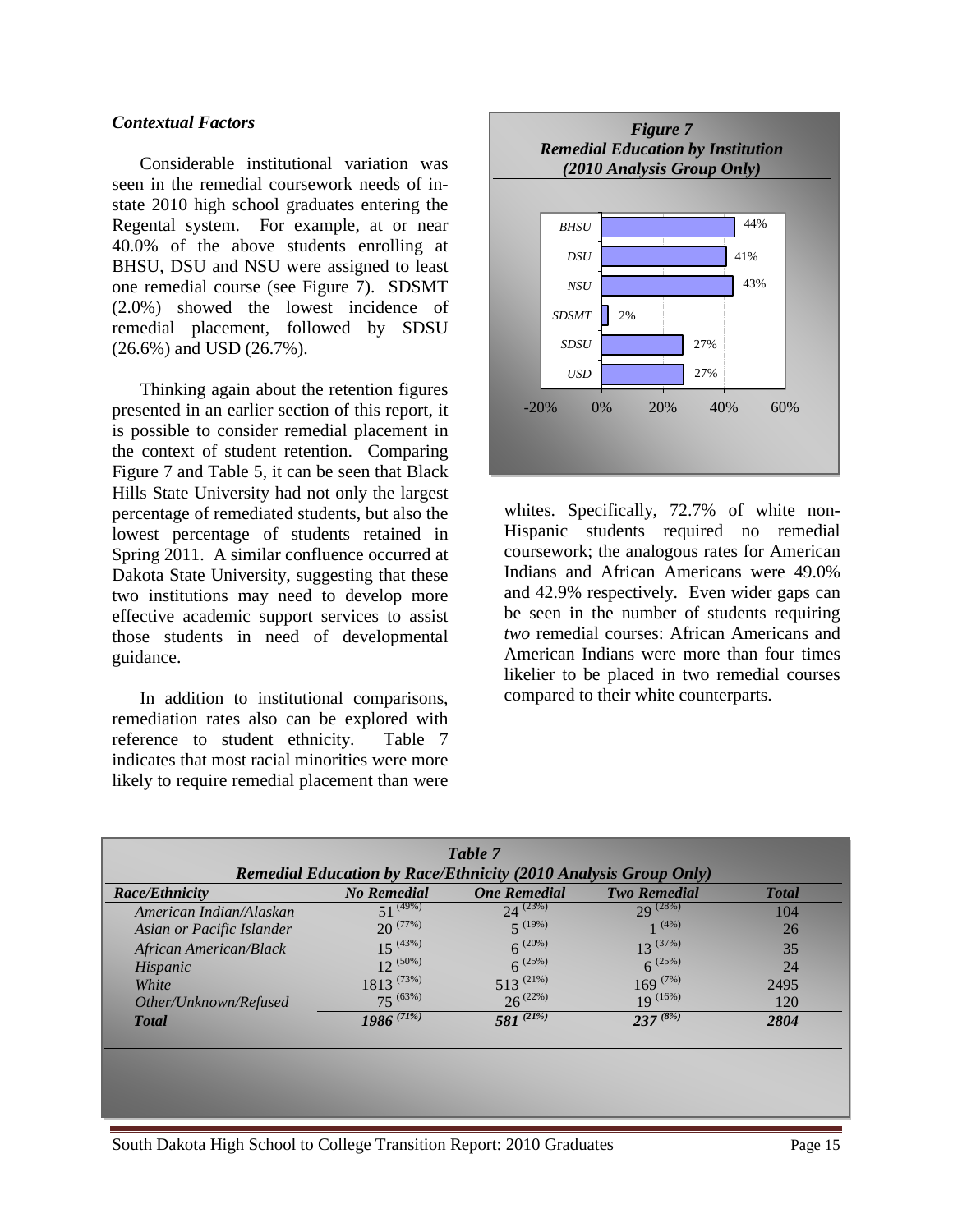In past years, the SDBOR *High School to College Transition Report* has included a rankings-based analysis of average GPA by originating high school. However, it since has been noted that this method of ranking high schools by student GPA fails to account for other important drivers of firstyear student performance.

As an alternative approach, the current *Transition Report* offers an analysis of two major performance indicators (cumulative GPA and credit hours attempted/completed) broken out by an array of group characteristics: remedial coursework required, ACT *College Readiness Benchmarks* met, scholarship eligibility and status, and *Advanced Placement* coursework completed. Discussion of each of these cross-tabulation factors is discussed in sequence.

#### *Remedial Coursework*

The preceding section of this report discussed the impact of remedial coursework on students' postsecondary persistence. In light of the observations made above, one might expect that students' cumulative GPA and credit-taking behavior would also be influenced by remediation placement.

The top portion of Table 8 provides a snapshot of the 2,940 members of the 2010 analysis group based on their placement in one of four remediation bins: 1) mathematics remediation only, 2) English remediation only, 3) mathematics *and* English remediation, 4) no remediation.

As seen below, cumulative GPA (i.e., fall plus spring terms) was lowest among those requiring remediation in both mathematics and English  $(\bar{x}=2.07)$ ,

| Table 8<br><b>Performance Indicators for 2010 Analysis Group</b> |                    |                       |                                         |                                         |  |
|------------------------------------------------------------------|--------------------|-----------------------|-----------------------------------------|-----------------------------------------|--|
| <b>Performance Indicator</b>                                     | <b>Enrollments</b> | <b>Cumulative GPA</b> | <b>Credit Hours</b><br><b>Attempted</b> | <b>Credit Hours</b><br><b>Completed</b> |  |
| <b>Remedial Coursework Required</b>                              |                    |                       |                                         |                                         |  |
| <b>Math Remediation Only</b>                                     | 481                | 2.43                  | 21.3                                    | 19.1                                    |  |
| <b>English Remediation Only</b>                                  | 133                | 2.26                  | 21.9                                    | 19.3                                    |  |
| Math and English Remediation                                     | 255                | 2.07                  | 16.2                                    | 13.7                                    |  |
| No Remediation                                                   | 2071               | 2.96                  | 27.8                                    | 26.4                                    |  |
| <b>College Readiness Benchmarks</b>                              |                    |                       |                                         |                                         |  |
| <b>None</b>                                                      | 319                | 2.19                  | 17.2                                    | 15.0                                    |  |
| 1 to 3                                                           | 1594               | 2.66                  | 24.6                                    | 22.8                                    |  |
| All4                                                             | 1019               | 3.10                  | 29.5                                    | 28.2                                    |  |
| <b>Additional Characteristics</b>                                |                    |                       |                                         |                                         |  |
| <b>Opportunity Scholarship</b>                                   | 937                | 3.33                  | 30.8                                    | 30.3                                    |  |
| Regent Scholar                                                   | 1332               | 3.19                  | 29.2                                    | 28.5                                    |  |
| <b>Advanced Placement Coursework</b>                             | 368                | 3.31                  | 30.6                                    | 29.7                                    |  |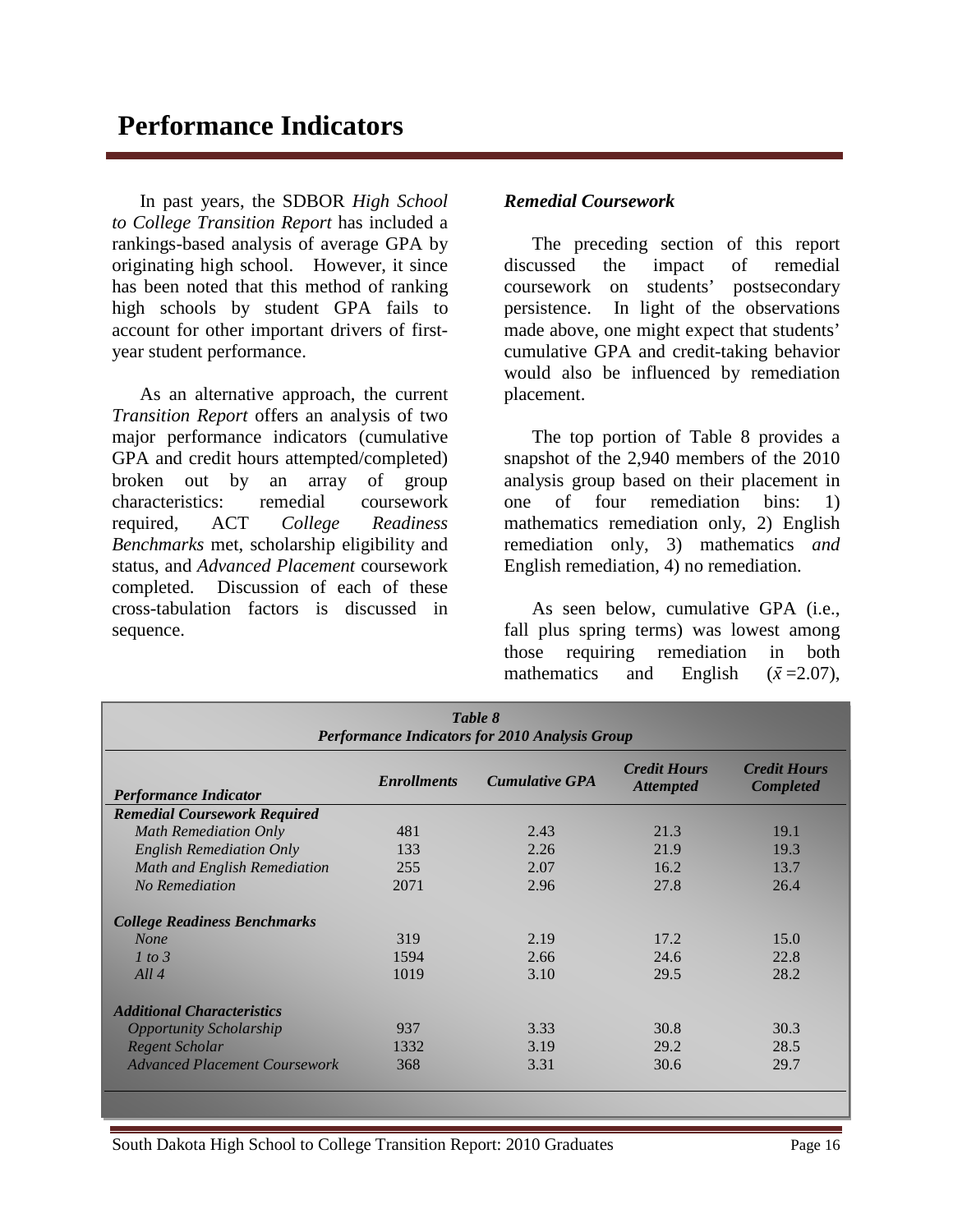

followed by English-only  $(\bar{x}=2.26)$  and mathematics-only  $(\bar{x}=2.43)$ . Similar findings emerged when examining credit hours attempted and credit hours completed. Students not placed in remedial coursework made substantially better progress on college coursework (attempting  $\bar{x}$  =27.8 and completing  $\bar{x}$  =26.4 hours) than did those taking any combination of remedial courses. Students required to take remedial coursework in both mathematics and English generated dramatically fewer credit hours than any other group  $(\bar{x}=16.2)$ attempted and  $\bar{x}$  =13.7 hours completed).

#### *College Readiness Benchmarks*

An earlier section of this report discussed the pre-established target scores on the ACT English, reading, mathematics and science subtests that are used to determine students' readiness for completing college-level courses. In an effort to explore student performance in relation to these benchmarks, the 2010 analysis group was segmented into three benchmark categories: *None* (i.e., students failing to meet any of the ACT benchmarks scores), *1-3* (i.e., students meeting one to three benchmark scores), or *All 4* (i.e., students meeting all

four benchmark scores). Cumulative GPA and credit hour generation data are presented in Table 8 (above) and Figure 8 (above) for each of these clusters. Data values are suggestive of a strong positive relationship between benchmark success and subsequent academic performance. Students meeting all four ACT benchmarks obtained a vastly higher cumulative GPA, and also attempted and completed considerably more credit hours.

Of potential interest here but not detailed in Table 8 is the retention of students based on the above benchmark clusters. Data were further explored to probe this relationship, and Figure 9 provides relevant analytic output. Overall, 89.9% of the analysis group (those entering in Fall 2010) were retained in the Regental system into the Spring 2011 semester. Among students who met all four ACT benchmarks, this figure was 95.7%. Comparatively fewer (88.3%) of those meeting one to three benchmarks were retained, while only 79.9% of those meeting no benchmarks enrolled in Regental courses during the Spring 2011 term. These findings would seem to provide additional evidence for the apparent interconnections between readiness, retention, and collegiate success.

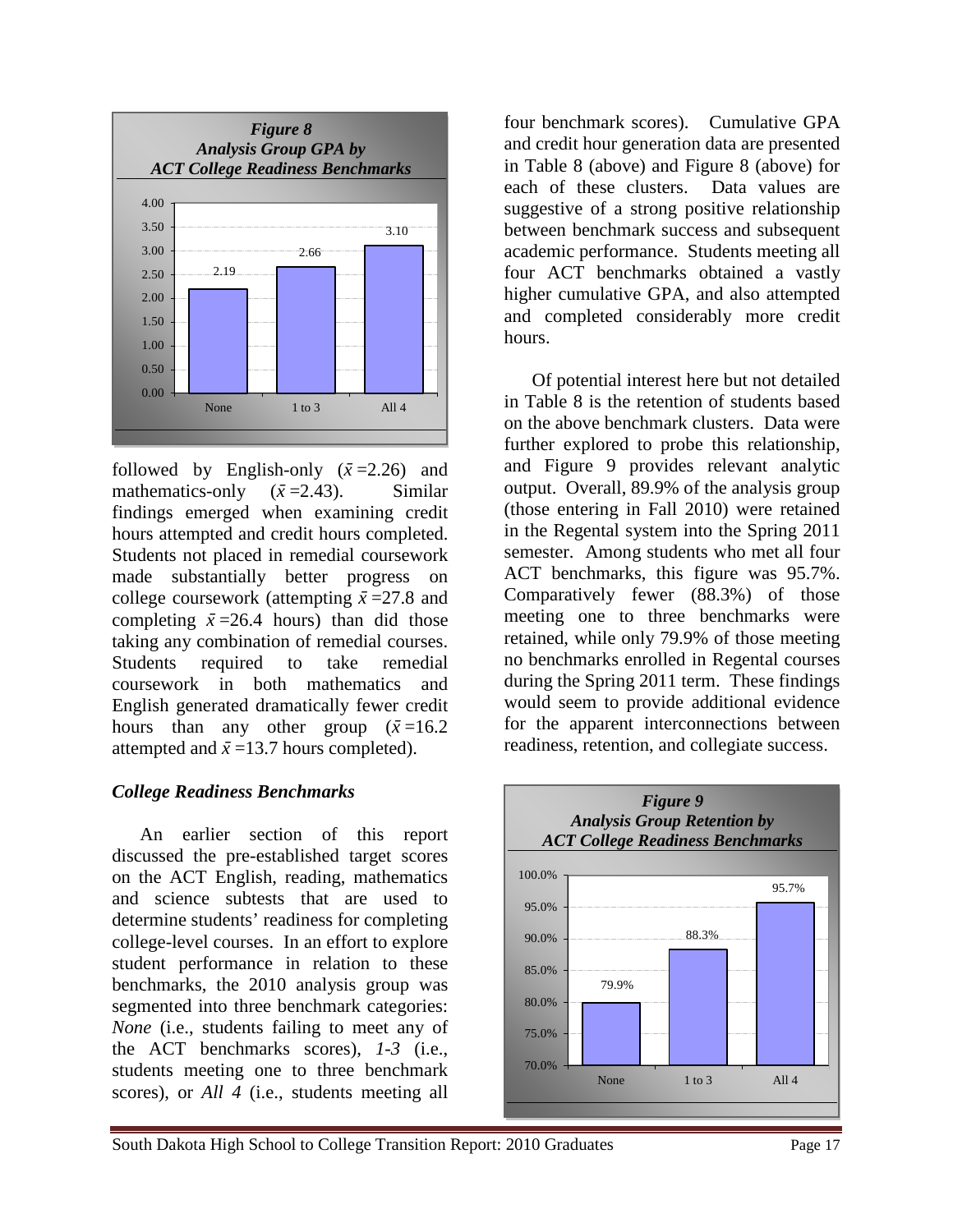

#### *Opportunity Scholarship and Regents Scholar Recipients*

The South Dakota Opportunity Scholarship program was established in 2004 by the South Dakota Legislature to provide up to \$5,000 in financial aid to qualified in-state high school graduates. Students seeking to establish eligibility for the program must:

- 1) Be a resident of South Dakota at the time of high school graduation;
- 2) Obtain an ACT composite score of 24 before beginning postsecondary education;
- 3) Complete the required number of high school courses (Regents Scholar curriculum) with a minimum cumulative GPA of 3.0;
- 4) Attend an accredited institution that provides instruction from an in-state campus; attendance must begin within five years of high school graduation or within one year of active military service.

In Fall 2010, 937 (31.9%) of the 2,940 in-state 2010 high school graduates entering South Dakota public universities on a fulltime basis were recipients of the South Dakota Opportunity Scholarship. Of the 172 high schools with graduates entering Regental institutions in Fall 2010, 33 (19.2%) had at least fifty percent their BORbound graduates receive an Opportunity Scholarship award (see Figure 10). By contrast, 20 high schools (11.6%) produced no South Dakota Opportunity Scholarship recipients.

The average cumulative GPA for analysis group members participating in the Opportunity Scholarship program was *xˉ*  $\pm$ 3.33, and these students completed  $\bar{x}$  =30.3 credit hours during AY2010-11. Among students who were not SDOS recipients, cumulative GPA  $(\bar{x}=2.48)$  and credit hour completion  $(\bar{x} = 20.7)$  were substantially lower. That SDOS recipients completed slightly more credit hours may stem from the fact that the SDOS program requires recipients to complete 15 credit hours each semester to maintain ongoing eligibility in the program. Students failing to meet this requirement become permanently ineligible to receive future Opportunity Scholarship funding.



South Dakota High School to College Transition Report: 2010 Graduates Page 18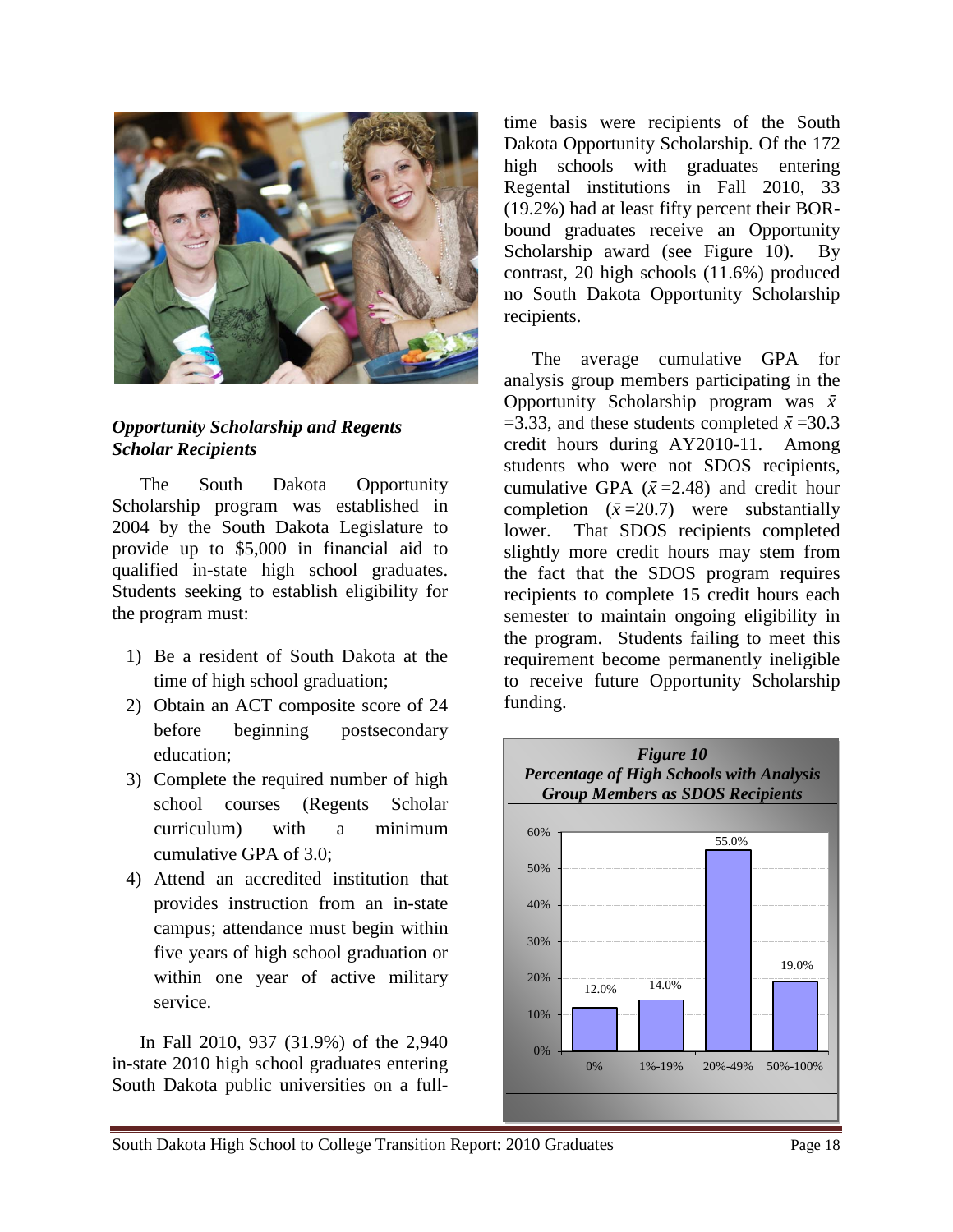#### *Advanced Placement*

The *Advanced Placement Program*® is offered in many of the state's school districts and is supported by both the South Dakota Department of Education and the South Dakota Board of Regents. The *Advanced Placement* – or "AP" – program is operated by the College Board (the same organization that administers the SAT and CLEP testing programs), and provides motivated high school students an opportunity to complete one or more of 34 college-equivalent courses while still in high school. Though nationally standardized, AP courses are taught in South Dakota high schools by local high school teachers, and culminate with a final exam, scoring on which is used to establish college credit.

The AP curriculum is intended to closely approximate the depth and rigor of actual undergraduate coursework. A recent report by the College Board (2011) noted that "Performing well on an AP Exam means more than just accomplishing college-level work; it is a pathway to success in college. Research consistently shows that students who score a 3 or higher on AP Exams typically experience greater academic success in college and have higher graduation rates than otherwise comparable non-AP peers," [p.2; see also Hargrove, Godin, & Dodd (2008) and Mattern, Shaw, and Xiong (2009)].

Students seeking to obtain college credit for an AP course must sit for an AP exam and attain a score of three or higher (out of a maximum score of five). Of all AP test scores generated in the United States in 2010 (*n*=3.1 million), 57.5% met or



exceeded a value of three. This percentage was slightly higher in South Dakota  $(n=3,900$  test scores), where 63.7% of AP test scores reached this performance level (College Board, 2010). A total of 368 members of the 2010 analysis group earned an AP exam score of three or more prior to enrolling in a Regental institution. The institution with the highest proportion of AP credit-earning students was SDSMT, with 28.6% of its in-state 2010 entering class arriving with AP credit. See Figure 11 for an institutional comparison of incoming students with AP credit.

Analysis group students who were awarded AP credit generated a robust mean GPA of 3.31 during the 2010-2011 academic year. Similar results were observed for AP students for first-year progression toward graduation. Analysis group AP students completed an average of 29.7 credit hours during 2010-2011; in comparison, all other students completed only  $\bar{x}$  =22.9 credit hours.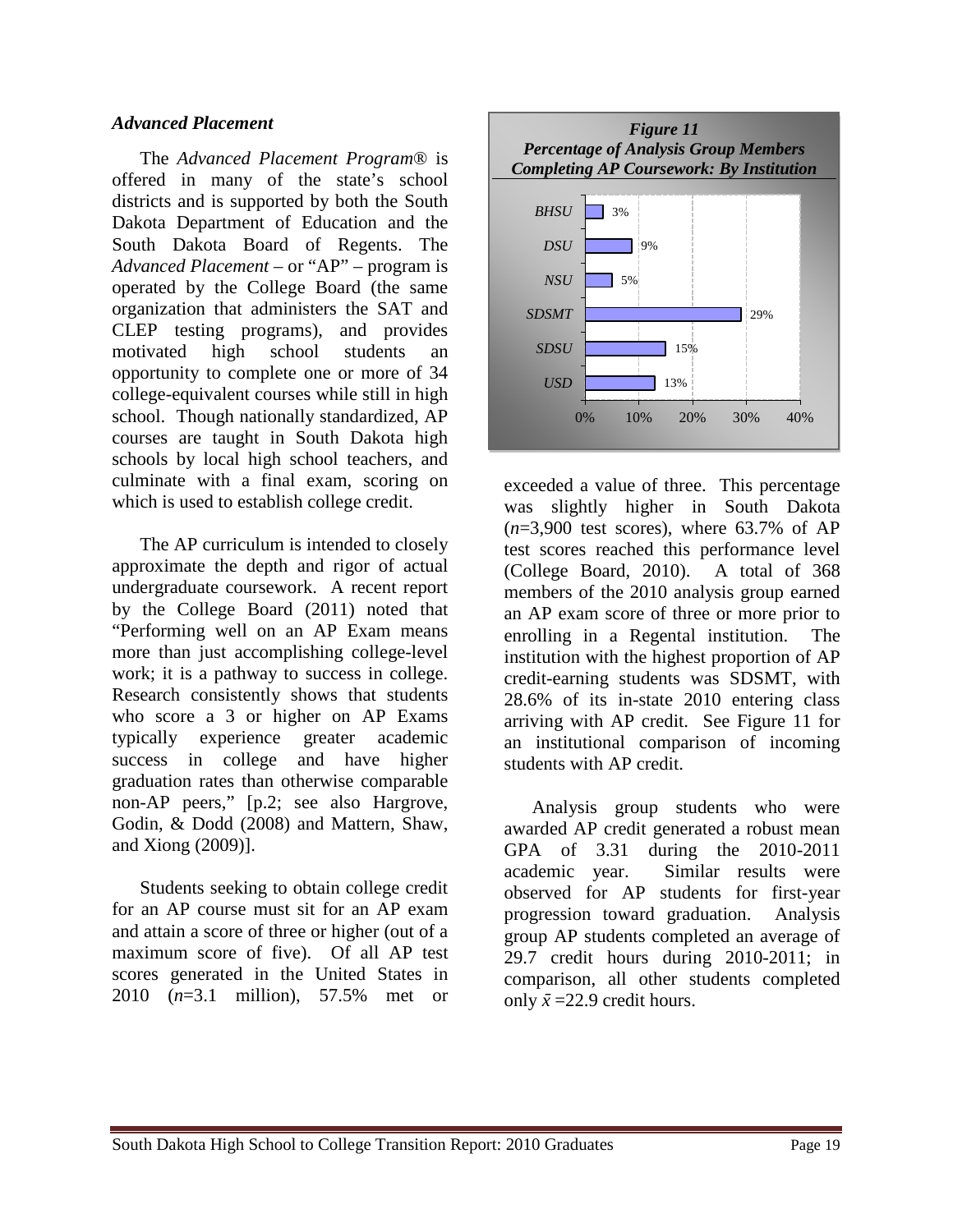- Allen, J., & Sconing, J. (2005). *Using ACT assessment scores to set benchmarks for college readiness.* Iowa City, IA: ACT, Inc.
- American Council on Education (2002). *Access and persistence: Findings from 10 years of longitudinal research on students.* Washington, DC: American Council on Education Center for Policy Analysis.
- ACT (2005a). *Crisis at the core: Preparing all students for college and work.* Iowa City, IA: ACT, Inc.
- ACT (2005b). *Courses count: Preparing students for postsecondary success.* Iowa City, IA: ACT, Inc.
- ACT (2010a). *What are ACT's college readiness benchmarks.* Iowa City, IA: ACT, Inc..
- ACT (2010b). *ACT profile report – South Dakota.* Iowa City IA: ACT, Inc.
- College Board (2010). *National summary report: 2010* [Data File]. Retrieved August 12, 2011: http://www.collegeboa rd.com/student/testing/ap/exgrd\_sum/20 10.html
- College Board (2011). *The*  $7<sup>th</sup>$  *annual AP report to the nation.* Retrieved August 10, 2011: http://apreport.collegeboard .org/sites/default/files/downloads/pdfs/A P\_RTN\_2011.pdf
- Hargrove, L., Godin, D., & Dodd, B. (2008). *College outcomes comparisons by AP and non-AP high school experiences.* New York, NY: The College Board.
- Mattern, K.D., Shaw, E.J., & Xiong, X. (2009). *The relationship between AP exam performance and college outcomes.* New York, NY: The College Board.
- National Center for Higher Education Management Systems [NCHEMS] (2009a). *College-going rates of high school graduates directly from high school.* Retrieved August 1, 2011: http://www.higheredinfo.org/dbrowser/i ndex.php?submeasure=63&year=2008& level=nation&mode=data&state=0
- National Center for Higher Education Management Systems [NCEMS] (2009b). *Retention rates – first-time college freshman returning their second year.* Retrieved August 3, 2010: http://www.higheredinfo.org/dbrowser/i ndex.php?submeasure=223&year=2008 &level=nation&mode=data&state=0
- Vandal, B. (2010). *Getting past go: Rebuilding the remedial education bridge to college success.* Denver, CO: Education Commission of the States.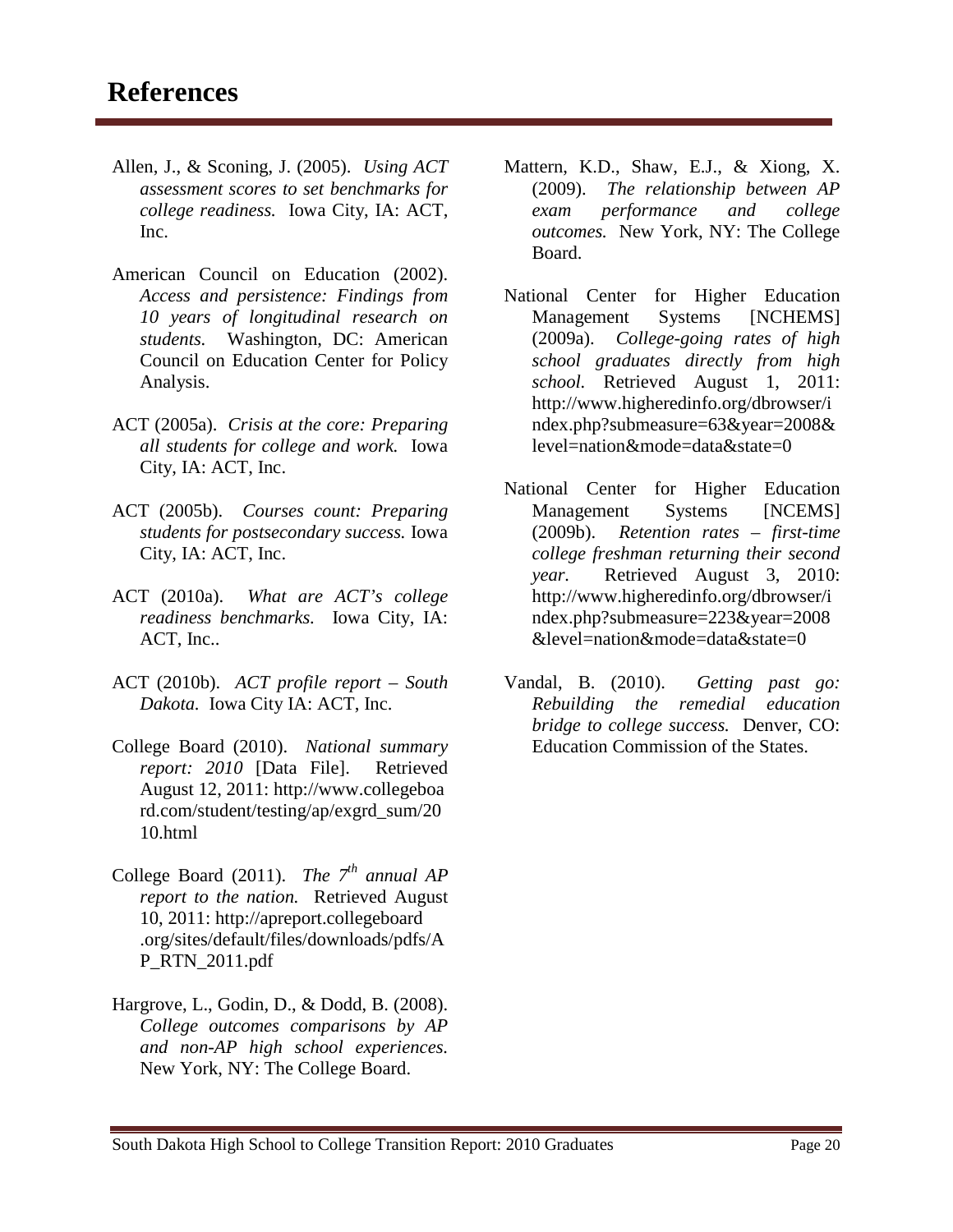Although in-state high school graduates entering the Regental system directly after graduation tend to enroll on a full-time basis, a small number of graduates attend only part-time. A total of 141 in-state 2010 high school graduates entered Regental institutions on a part-time basis (i.e., registered for fewer than 12 hours) in Fall 2010. These students represented approximately 4.6% of all in-state 2010 high school graduates entering Regental institutions during this term. Of these 141 students, 75.9% were admitted into baccalaureate degree programs and 24.1% were admitted into associate's degree programs.

#### *Academic Performance*

After examining academic performance indicators for these students, it was found that their average ACT composite score was lower  $(\bar{x} = 20.7)$  than that of full-time students  $(\bar{x} = 22.9)$ . Similar distinctions were revealed with respect to cumulative GPA (*xˉ*  $=2.42$  versus  $\bar{x}=2.77$ ) and credit hours completed during the first full academic year  $(\bar{x} = 15.1 \text{ versus } \bar{x} = 23.8).$ 

| Table 9                                             |             |                |  |  |  |  |
|-----------------------------------------------------|-------------|----------------|--|--|--|--|
| <b>PT</b> Analysis Group: Second Semester Retention |             |                |  |  |  |  |
| <b>Institution</b>                                  | <b>FA10</b> | <b>SP11</b>    |  |  |  |  |
| <b>BHSU</b>                                         | 12          | $6^{(50\%)}$   |  |  |  |  |
| <b>DSU</b>                                          | 13          | $9^{(69\%)}$   |  |  |  |  |
| <b>NSU</b>                                          | 6           | (83%)          |  |  |  |  |
| <b>SDSMT</b>                                        | 2           | $2^{(100\%)}$  |  |  |  |  |
| <b>SDSU</b>                                         | 49          | $27^{(55\%)}$  |  |  |  |  |
| <b>USD</b>                                          | 59          | 43 (73%)       |  |  |  |  |
| <b>System</b>                                       | 141         | $107^{(65\%)}$ |  |  |  |  |
|                                                     |             |                |  |  |  |  |
|                                                     |             |                |  |  |  |  |
|                                                     |             |                |  |  |  |  |

#### *Retention Rates*

Table 9 provides (intra-institutional) second semester retention data for in-state 2010 high school graduates entering the Regental system on a part-time basis in Fall 2010. SDSMT produced a second semester retention rate of 100.0%, while BHSU retained only half of its analogous student group. [Consideration of small *n*-values is important here; SDSMT had only two instate students enrolled part-time in Fall 2010]. Unmatched data suggest that, system-wide, 104 (73.8%) of the original 141 students in this group were still enrolled in the Regental system as of Spring 2011.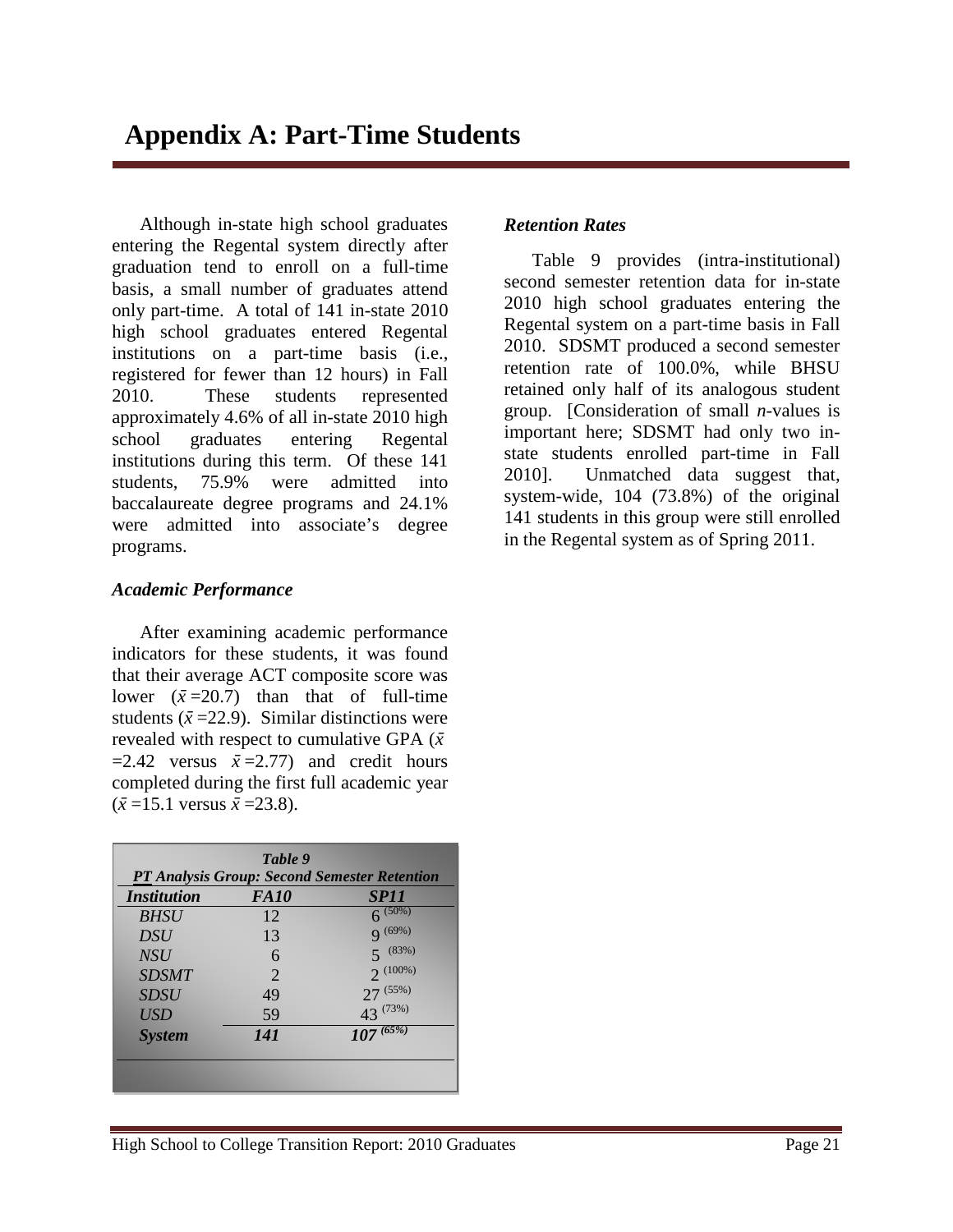# **Appendix B: Regent Scholar Curriculum**

In order to receive distinction as a South Dakota Regents' Scholar, students are asked to complete the required number of high school courses in the following subjects:

- *Four units of English*: Courses with major emphasis on grammar, composition, or literary analysis. One year of debate instruction may be included to meet this requirement;
- *Four units of algebra or higher mathematics*: Algebra, geometry, trigonometry, or other advanced mathematics, including accelerated or honors mathematics (algebra) provided at the  $8<sup>th</sup>$  grade level; not included are arithmetic, business, consumer or general mathematics, or other similar courses;
- *Four units of science, including three units of approved laboratory science*: Courses in biology, chemistry, or physics in which at least one regular laboratory period is scheduled each

week. Qualifying physical science or earth science courses (with lab) shall be decided on a case-by-case basis;

- *Three units of social studies*: History, economics, sociology, geography, United States or South Dakota government, American problems, and similar courses;
- *Two units of a modern or classical language, including American Sign Language*. The two units must be in the same language;
- *One unit of fine arts*: One unit in art, theatre, or music. Such credit may be in appreciation, analysis, or performance;
- *One half unit of computer science*: Students will have basic keyboarding skills, and have had experience in using a personal computer including word processing, database, and spreadsheet software, and in using the Internet or other wide area networks.